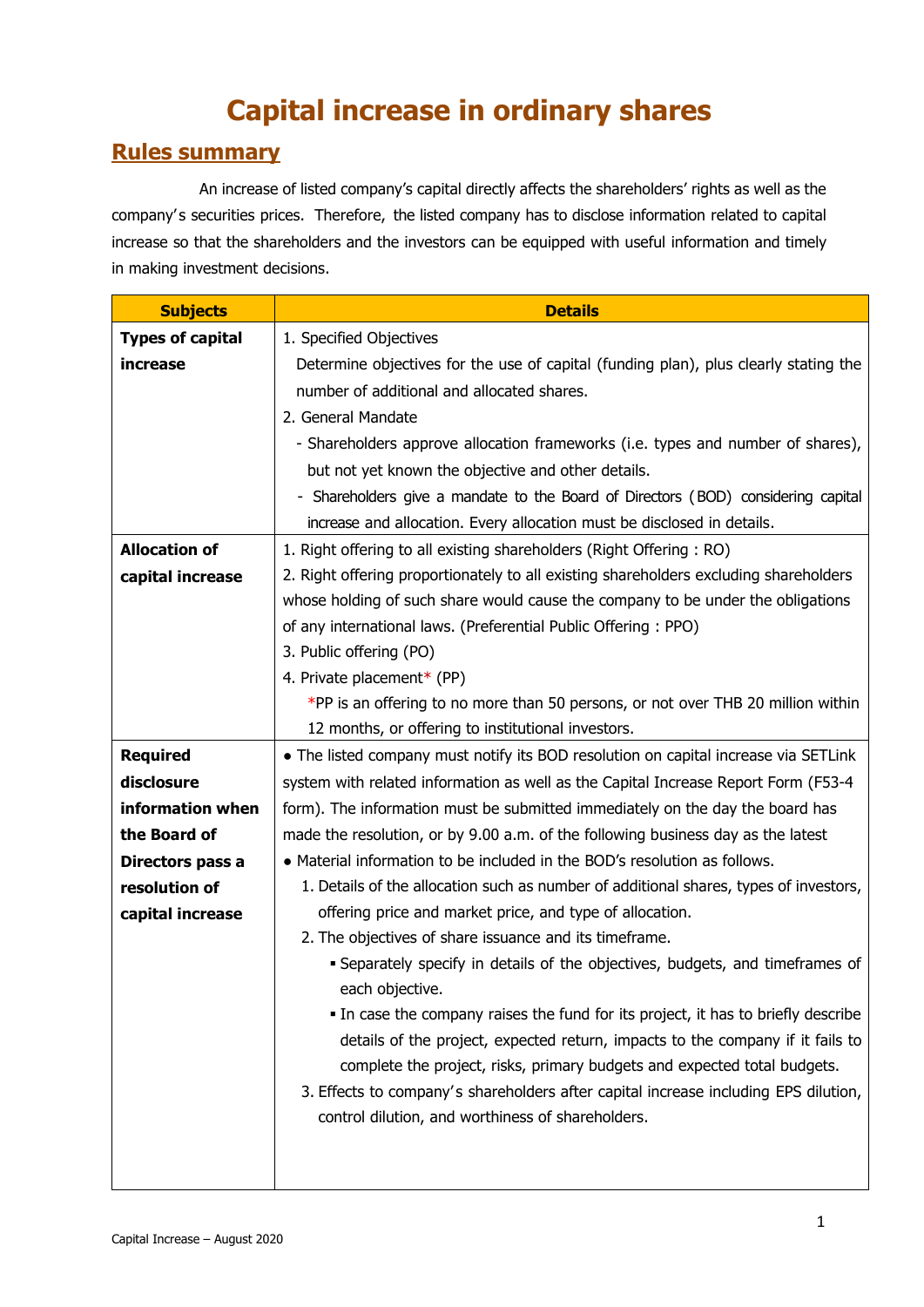| <b>Subjects</b>         | <b>Details</b>                                                                                   |  |  |  |  |
|-------------------------|--------------------------------------------------------------------------------------------------|--|--|--|--|
|                         | 4. Board of Directors' opinions towards reasons and necessity of the capital                     |  |  |  |  |
|                         | increase, plan of the projects, sufficiency of the funds, impacts to company's                   |  |  |  |  |
|                         | financial stability and its operation.                                                           |  |  |  |  |
|                         | 5. Shareholder's meeting date, Record Date (RD) or Book-closing Date (BC) for                    |  |  |  |  |
|                         | meeting entitlement                                                                              |  |  |  |  |
|                         | In case of RO and PPO,<br>Specify the exercise ratio, record date (RD) or Book-closing Date (BC) |  |  |  |  |
|                         |                                                                                                  |  |  |  |  |
|                         | The listed company must deliver the capital increase information and                             |  |  |  |  |
|                         | subscription right forms no less than five business days prior to the                            |  |  |  |  |
|                         | subscription date. And                                                                           |  |  |  |  |
|                         | Allow no less than five business days for the subscription and payment.                          |  |  |  |  |
|                         | (PP and PO) : SEC approval is required. The listed company must submit of the                    |  |  |  |  |
|                         | prospectus to the SEC in advance for $\geq$ 3 business days prior to the subscription and        |  |  |  |  |
|                         | payment dates)                                                                                   |  |  |  |  |
| <b>Additional</b>       | The listed company must disclose information via SETLink system as follows.                      |  |  |  |  |
| disclosure              | • Details of PP such as names and backgrounds.                                                   |  |  |  |  |
| information             | • The BOD and audit committee's opinions regarding its rationale of offering price,              |  |  |  |  |
| required for PP         | reasons and necessity of allocation to PP and the BOD's statement of certification               |  |  |  |  |
| allocation              | proving their consideration and verification on PP investors' information.                       |  |  |  |  |
|                         | • PP at a price below 90% of the market price (Discounted Price): a company must                 |  |  |  |  |
|                         | specify the shareholders' right to protest such allocation with the BOD's opinion on             |  |  |  |  |
|                         | worthiness of investors comparing to the discounted price by considering the effects             |  |  |  |  |
|                         | of expenses and company's financial positions according to the accounting standard               |  |  |  |  |
|                         | of share-based payments.                                                                         |  |  |  |  |
|                         | • Conditions/ other agreements of PP such as holding period, silent period, including            |  |  |  |  |
|                         | the case that PP's shares may be prohibited to sell in specified period (Silent Period)          |  |  |  |  |
|                         | (Please see details of silent period for PP allocation at discounted price).                     |  |  |  |  |
| <b>Approval of</b>      | • The company must request for SEC approval, which falls under 4 cases depending                 |  |  |  |  |
| discounted PP           | on allocation and offering price.                                                                |  |  |  |  |
| allocation (as per      | Case 1: BOD is delegated to offer at the market price                                            |  |  |  |  |
| <b>SEC regulations)</b> | Case 2: Specified price is voted by the shareholders                                             |  |  |  |  |
|                         | Case 3: Allocation of remaining shares after proportionate allocation to the                     |  |  |  |  |
|                         | shareholders                                                                                     |  |  |  |  |
|                         | Case 4: PP allocation other than Case 1-3                                                        |  |  |  |  |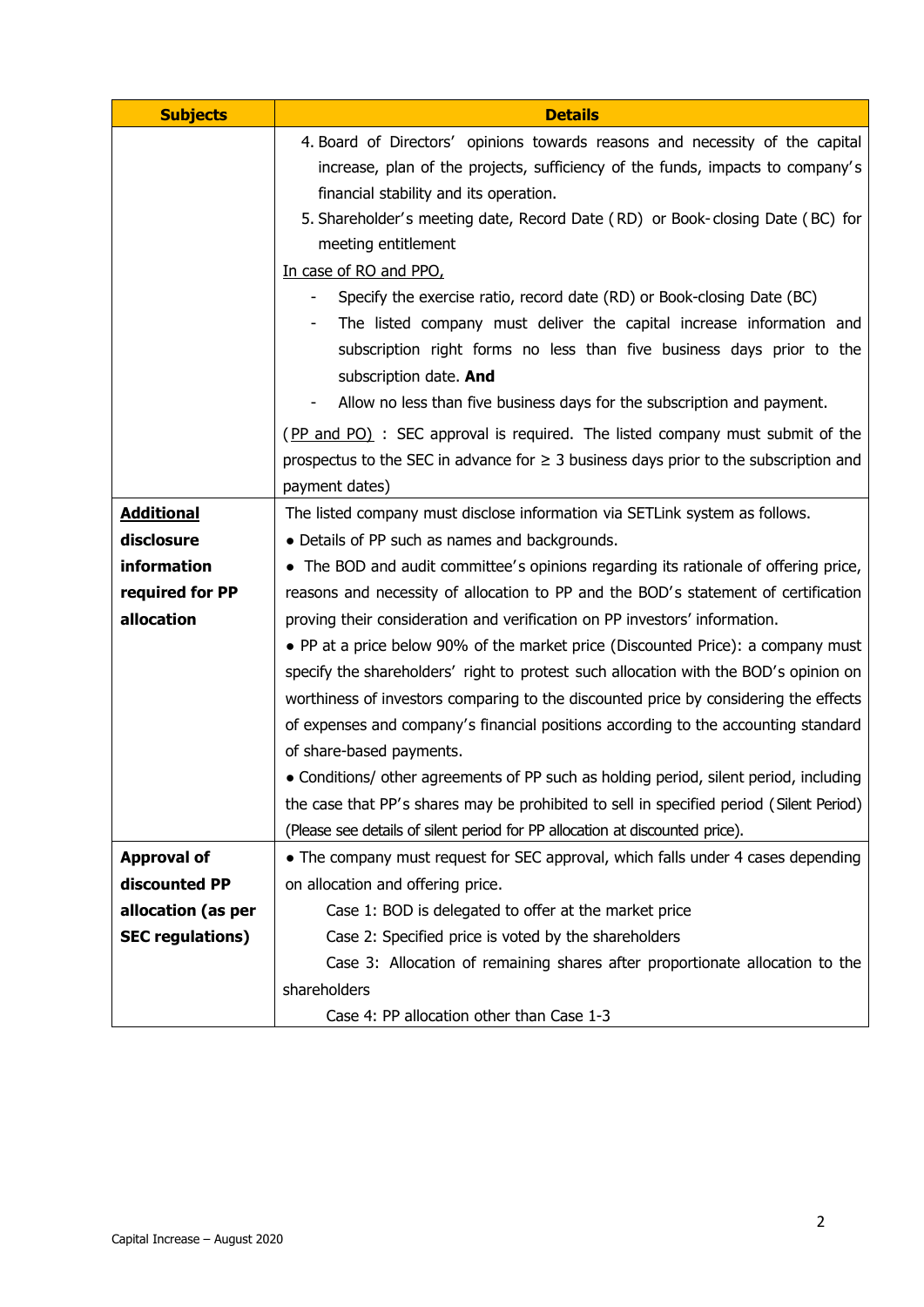| <b>Regulations on Share and Warrant Issuance as PP</b> |                                                                                       |                                 |                            |  |
|--------------------------------------------------------|---------------------------------------------------------------------------------------|---------------------------------|----------------------------|--|
| Case 1: BOD is                                         | Case 2: Shareholders'<br><b>Case 3: PP allocation</b><br><b>Case 4: PP allocation</b> |                                 |                            |  |
| delegated to offer                                     | resolution                                                                            | after RO has been               | other than Case 1-3        |  |
| at the market price                                    | determines the                                                                        | allocated                       |                            |  |
|                                                        | <b>Specified Offering</b>                                                             |                                 |                            |  |
|                                                        | Price.                                                                                |                                 |                            |  |
| <b>General Approval</b>                                | <b>SEC Approval</b>                                                                   | <b>Approval categorized</b>     | <b>SEC Approval</b>        |  |
| When shareholders                                      | Must be approved in the                                                               | into 3 cases                    | Must be approved in the    |  |
| approve the                                            | Shareholders' Meeting +                                                               | (1) Offer at the Market         | Shareholders' Meeting +    |  |
| transaction $+$ related                                | submit filings and                                                                    | <b>Price:</b> Follow case 1     | submit filings and         |  |
| documents has                                          | related documents, as                                                                 | (2) Specified Offering          | related documents, as      |  |
| submitted, as SEC                                      | SEC request, including                                                                | Price is not less than          | SEC request, including     |  |
| request, including the                                 | the Minutes of BOD                                                                    | <b>Fully Diluted Price*:</b>    | the Minutes of BOD         |  |
| Minutes of BOD                                         | Meeting, the invitation                                                               | Follow case 2 (at offering      | Meeting, the invitation    |  |
| Meeting, the invitation                                | letter for AGM, Checklist,                                                            | price above or equal to 90%     | letter for AGM, Checklist, |  |
| letter for AGM,                                        | and the Minutes of                                                                    | of the Market Price)            | and the Minutes of         |  |
| Checklist, and the                                     | Shareholders' Meeting +                                                               | (3) Specified Offering          | Shareholders' Meeting +    |  |
| Minutes of                                             | Fee (THB 50,000 Baht)                                                                 | <b>Price is less than Fully</b> | Fee (THB 50,000 Baht)      |  |
| Shareholders' Meeting                                  | + if "Discounted Price",                                                              | Diluted Price* but not          | + if "Discounted Price",   |  |
|                                                        | must not have $\geq 10\%$                                                             | <b>below RO Price: Follow</b>   | must not have $\geq 10\%$  |  |
|                                                        | Veto.                                                                                 | case 2 (at Discounted Price)    | Veto.                      |  |
| <b>Offerings</b>                                       | <b>Offerings</b>                                                                      | * Fully Diluted Price           |                            |  |
| Within 12 months                                       | Within 3 months or 12                                                                 | Calculation;                    | <b>Offerings</b>           |  |
|                                                        | months if approved by                                                                 |                                 | As per the Shareholders'   |  |
|                                                        | shareholders (after 3rd                                                               | $(A * B) + (C * D)$             | Resolution                 |  |
|                                                        | month, must offer at the                                                              | $(B+D)$                         |                            |  |
|                                                        | Market Price).                                                                        | $A = The Market Price$          |                            |  |
| <b>Discounted Price</b>                                | <b>Discounted Price</b>                                                               | $B = Subscribed shares$         |                            |  |
| <b>Consideration</b>                                   | <b>Consideration</b>                                                                  | $C =$ Offering Price            |                            |  |
| -Offering share                                        | -Offering Share Price:                                                                | $D =$ Offering Shares           |                            |  |
| price:                                                 | Compare to the Market                                                                 |                                 |                            |  |
| Must not less than the                                 | Price (without it,                                                                    |                                 |                            |  |
| Market Price* or Book                                  | compare to Book                                                                       |                                 |                            |  |
| <b>Building Price (without</b>                         | <b>Building Price/ FA's</b>                                                           |                                 |                            |  |
| those, compare to FA's                                 | valuation price.                                                                      |                                 |                            |  |
| valuation price)                                       |                                                                                       |                                 |                            |  |
| -Offering Warrant                                      | -Offering Warrant                                                                     |                                 |                            |  |
| <b>Price:</b>                                          | <b>Price:</b>                                                                         |                                 |                            |  |
| Not less than the                                      | Compare to the Market                                                                 |                                 |                            |  |
| Market Price                                           | Price                                                                                 |                                 |                            |  |

Remark:

- BOD stands for the Board of Directors of the Company

- FA stands for a Financial Advisor in the SEC list

- Market Price = 7-15 Days Weighted Average Price prior to the offering date or prior to date of board's resolution about shares allocation, as the case may be.

- Weighted Average price is calculated by average trading price in each day

- Fully Diluted Price stands for Weighted Average Price considering from the effects that may occur from offering newly issued shares to the shareholders proportionately.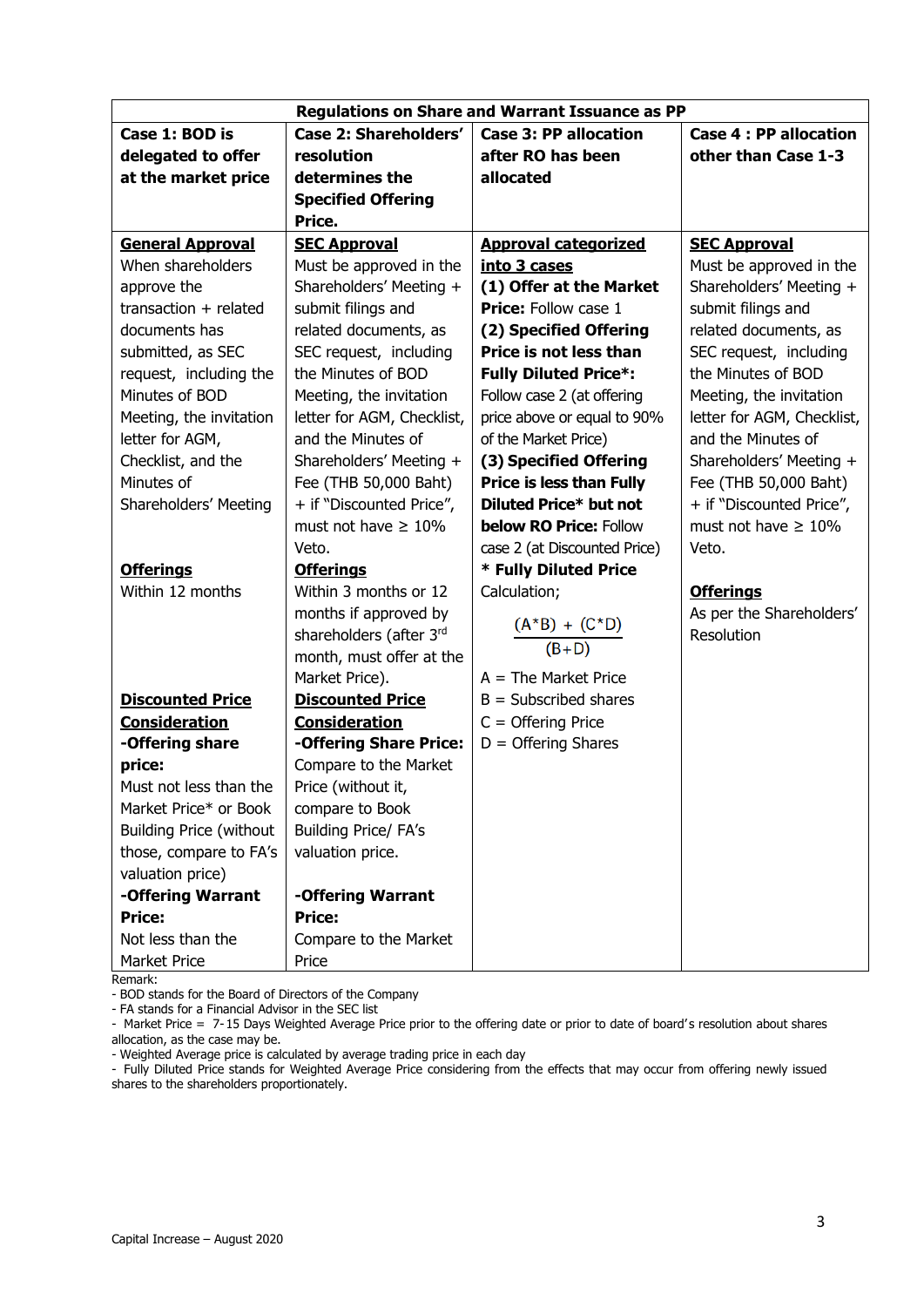| <b>Subjects</b>          | <b>Details</b>                                                                                                       |  |  |
|--------------------------|----------------------------------------------------------------------------------------------------------------------|--|--|
| <b>Documents in</b>      | 1. Features of the offerings                                                                                         |  |  |
| <b>Invitation Letter</b> | 1) Amount of share offering                                                                                          |  |  |
| of shareholders'         | 2) Allocation                                                                                                        |  |  |
| meeting for PP           | 3) Offering Price and the Market Price calculations                                                                  |  |  |
| <b>Allocation</b>        | 4) Offering and Allocation methods                                                                                   |  |  |
|                          | Objectives on PP Allocation<br>2.                                                                                    |  |  |
|                          | 1) Clear objectives on the offerings                                                                                 |  |  |
|                          | 2) Funding plan                                                                                                      |  |  |
|                          | 3) Details of projects                                                                                               |  |  |
|                          | Impacts on shareholders<br>3.                                                                                        |  |  |
|                          | 1) Price Dilution                                                                                                    |  |  |
|                          | 2) EPS Dilution or Control Dilution                                                                                  |  |  |
|                          | 3) Worthiness of investors considering the dilutions.                                                                |  |  |
|                          | 4. Board of Directors' opinions                                                                                      |  |  |
|                          | 1) Reasons and necessity of the capital increase                                                                     |  |  |
|                          | 2) Possibility of funding plan                                                                                       |  |  |
|                          | 3) Rationale of capital increase, funding plan, and the project, and the                                             |  |  |
|                          | fund sufficiency if the capital increase does not meet expectation.                                                  |  |  |
|                          | 4) Impacts on company's business, financial stability and its operation                                              |  |  |
|                          | from the capital increase and funding plan.                                                                          |  |  |
|                          | 5) Other information (if any)                                                                                        |  |  |
|                          | Statements specify shareholders' right to demand compensation if BOD fails to<br>5.                                  |  |  |
|                          | do its duty with sincere and protect company's benefits.                                                             |  |  |
|                          | In case specified price is voted by shareholders, additional information (besides<br>6.                              |  |  |
|                          | 1-5) is required accordingly;                                                                                        |  |  |
|                          | 1) Names of subscribers                                                                                              |  |  |
|                          | 2)<br>Board of Director's opinion on                                                                                 |  |  |
|                          | a. Pricing of issued shares                                                                                          |  |  |
|                          | b. Offering Price calculation                                                                                        |  |  |
|                          | c. Reasons and necessities of the offering<br>3) The commitment of BOD showing it carefully considers and audits the |  |  |
|                          | subscribers to ensure their potential on investment.                                                                 |  |  |
|                          | In case specified price is voted by shareholders at the Discounted Price or PP<br>7.                                 |  |  |
|                          |                                                                                                                      |  |  |
|                          | allocation after RO at the price below fully diluted, must follow additional<br>requirements accordingly;            |  |  |
|                          | 1) Must not have $\geq$ 10% veto of shareholder votes                                                                |  |  |
|                          | 2) BOD's opinion on                                                                                                  |  |  |
|                          | a. The subscriber's business or expertise that whether it be synergized                                              |  |  |
|                          | to the company                                                                                                       |  |  |
|                          | b. The worthiness of investors considering share-based payments                                                      |  |  |
|                          |                                                                                                                      |  |  |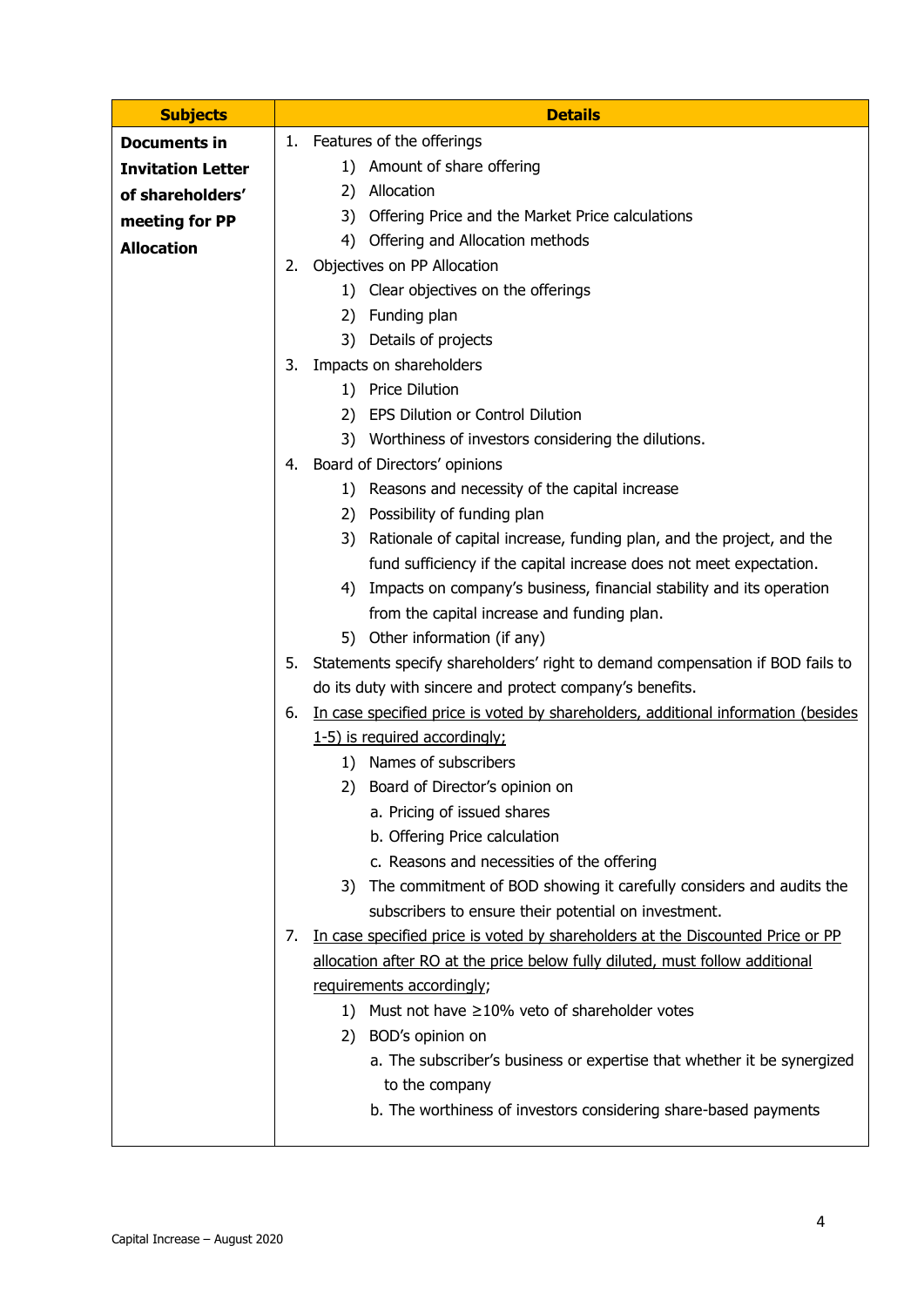| <b>Important</b>       |                                                                                                                                                                                                                                                                                                                                                                                                                                                                  |                                                                                                                                                                                                     |                                                                                 |                              |                         |  |
|------------------------|------------------------------------------------------------------------------------------------------------------------------------------------------------------------------------------------------------------------------------------------------------------------------------------------------------------------------------------------------------------------------------------------------------------------------------------------------------------|-----------------------------------------------------------------------------------------------------------------------------------------------------------------------------------------------------|---------------------------------------------------------------------------------|------------------------------|-------------------------|--|
| information            | <b>Information</b>                                                                                                                                                                                                                                                                                                                                                                                                                                               | <b>RO</b>                                                                                                                                                                                           | <b>PPO</b>                                                                      | <b>PO</b>                    | PP                      |  |
| regarding capital      | Size Limit                                                                                                                                                                                                                                                                                                                                                                                                                                                       | Not over                                                                                                                                                                                            | Not over 20%                                                                    | Not over                     | Not over                |  |
| increase by            | (% of paid-up                                                                                                                                                                                                                                                                                                                                                                                                                                                    | 30%                                                                                                                                                                                                 |                                                                                 | 20%                          | 10%                     |  |
| <b>General Mandate</b> | capital as of the                                                                                                                                                                                                                                                                                                                                                                                                                                                | Call for capital paid-up not more than 30% of total                                                                                                                                                 |                                                                                 |                              |                         |  |
| (M)                    | date the BOD has                                                                                                                                                                                                                                                                                                                                                                                                                                                 |                                                                                                                                                                                                     | PO and PP no more than 20%                                                      |                              |                         |  |
|                        | resolved an                                                                                                                                                                                                                                                                                                                                                                                                                                                      |                                                                                                                                                                                                     |                                                                                 |                              |                         |  |
|                        | increase capital by                                                                                                                                                                                                                                                                                                                                                                                                                                              |                                                                                                                                                                                                     |                                                                                 |                              |                         |  |
|                        | general mandate)                                                                                                                                                                                                                                                                                                                                                                                                                                                 |                                                                                                                                                                                                     |                                                                                 |                              |                         |  |
|                        | Offering price                                                                                                                                                                                                                                                                                                                                                                                                                                                   | Not specified<br>Not subjected to the                                                                                                                                                               |                                                                                 |                              |                         |  |
|                        |                                                                                                                                                                                                                                                                                                                                                                                                                                                                  |                                                                                                                                                                                                     |                                                                                 | Discounted Price* as per SEC |                         |  |
|                        |                                                                                                                                                                                                                                                                                                                                                                                                                                                                  |                                                                                                                                                                                                     |                                                                                 |                              | PO or PP approval rules |  |
|                        |                                                                                                                                                                                                                                                                                                                                                                                                                                                                  | (Discount not over 10%)<br>By the next Annual General Meeting (AGM) or the date                                                                                                                     |                                                                                 |                              |                         |  |
|                        | Allocation period                                                                                                                                                                                                                                                                                                                                                                                                                                                |                                                                                                                                                                                                     |                                                                                 |                              |                         |  |
|                        |                                                                                                                                                                                                                                                                                                                                                                                                                                                                  | required by law for the next AGM, whichever comes first                                                                                                                                             |                                                                                 |                              |                         |  |
|                        | Type of securities                                                                                                                                                                                                                                                                                                                                                                                                                                               | - Common shares                                                                                                                                                                                     |                                                                                 | - Common shares              |                         |  |
|                        |                                                                                                                                                                                                                                                                                                                                                                                                                                                                  | - Preferred shares                                                                                                                                                                                  |                                                                                 | - Preferred shares           |                         |  |
|                        |                                                                                                                                                                                                                                                                                                                                                                                                                                                                  | - TSR                                                                                                                                                                                               |                                                                                 |                              |                         |  |
|                        | issued shares lower than 90% of the Market Price.<br>*Market Price as PO approval rules should be based on one of the following<br>prices:<br>1. Weighted Average Price (intraday average price or closing price) of at least the<br>past 7-15 consecutive business days, prior to the price at setting date. The date for<br>price setting will be according to the board's resolution, which could be one of the<br>followings:<br>• The day that BOD resolved |                                                                                                                                                                                                     |                                                                                 |                              |                         |  |
|                        |                                                                                                                                                                                                                                                                                                                                                                                                                                                                  |                                                                                                                                                                                                     | • The day the shareholders have voted resolution                                |                              |                         |  |
|                        | • The first share offering day for investors                                                                                                                                                                                                                                                                                                                                                                                                                     |                                                                                                                                                                                                     |                                                                                 |                              |                         |  |
|                        |                                                                                                                                                                                                                                                                                                                                                                                                                                                                  |                                                                                                                                                                                                     | • The day the shareholders can exercise their rights to convert its debentures, |                              |                         |  |
|                        |                                                                                                                                                                                                                                                                                                                                                                                                                                                                  |                                                                                                                                                                                                     |                                                                                 |                              |                         |  |
|                        |                                                                                                                                                                                                                                                                                                                                                                                                                                                                  | or to subscribe shares as per their warrants<br>2. The price determined by market process such as the book building method<br>3. A fair price assessed by the Financial Advisor approved by the SEC |                                                                                 |                              |                         |  |
|                        |                                                                                                                                                                                                                                                                                                                                                                                                                                                                  |                                                                                                                                                                                                     |                                                                                 |                              |                         |  |
|                        | *Market Price as PP approval rules should be based on offering shares and<br>warrants as PP, subject to share offering price calculation                                                                                                                                                                                                                                                                                                                         |                                                                                                                                                                                                     |                                                                                 |                              |                         |  |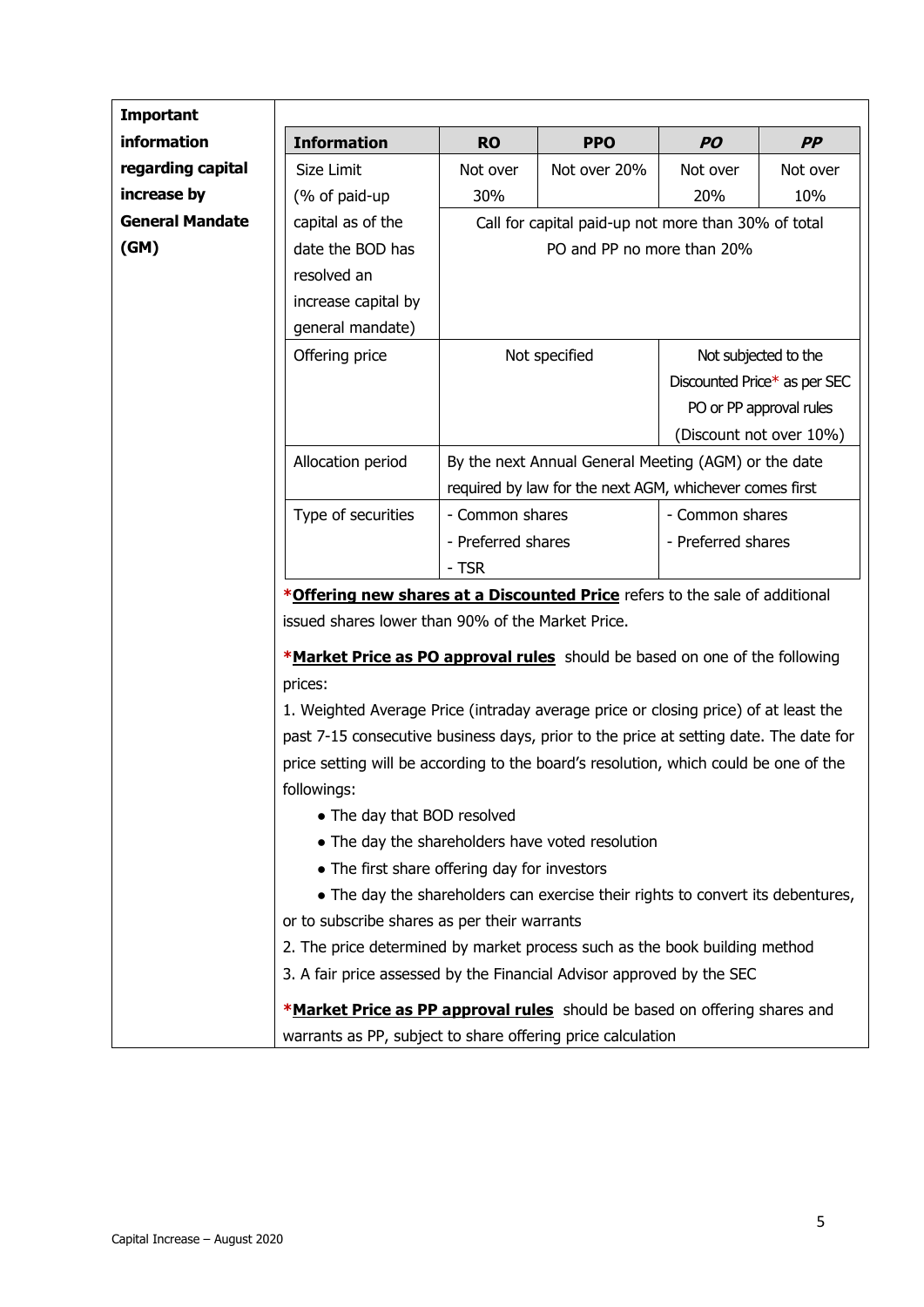| <b>Comparison of Disclosure Objective Specification and General Mandate</b> |                                |              |                        |                 |
|-----------------------------------------------------------------------------|--------------------------------|--------------|------------------------|-----------------|
| <b>Information disclose in Capital Increase Form</b>                        | <b>Objective Specification</b> |              | <b>General mandate</b> |                 |
|                                                                             | Shareholders'                  | <b>Once</b>  | Shareholders'          | Board           |
|                                                                             | approval                       | allocated    | approval on            | <b>Resolves</b> |
|                                                                             |                                |              | framework              | an              |
|                                                                             |                                |              |                        | allocation      |
| Clearly specify the number of issued shares<br>$\Box$                       | ✓                              | ✓            | ✓                      | ✓               |
| and the number of share allocation                                          |                                |              |                        |                 |
| $\Box$ RO/PPO: Record Date(RD) for                                          | O                              | $\checkmark$ | ×                      | ✓               |
| shareholder's rights to subscribe                                           |                                |              |                        |                 |
| $\Box$ PP:                                                                  |                                |              |                        |                 |
| Individuals: Backgrounds of PP,                                             |                                |              |                        |                 |
| relationships, offering price calculation,                                  | O                              | ✓            | ×                      | ✓               |
| effects to shareholders (dilutions)                                         |                                |              |                        |                 |
| Juristic persons: Business, strategic                                       |                                |              |                        |                 |
| shareholders, directors and management                                      |                                |              |                        |                 |
| <b>Offering Price</b><br>□                                                  | $\checkmark$                   | $\checkmark$ | ×                      | $\checkmark$    |
| Objectives of capital increase and the<br>$\Box$                            |                                |              |                        |                 |
| use of fund:                                                                |                                |              |                        |                 |
| With project: Amount of fund used,                                          |                                |              |                        |                 |
| duration for completion/income generation                                   |                                |              |                        |                 |
| Asset acquisition: Conditions, value,                                       | ✓                              | ✓            | ×                      | ✓               |
| criteria, price, obligation                                                 |                                |              |                        |                 |
| Debt repayment: Source of debt                                              |                                |              |                        |                 |
| Others e.g. working capital, business                                       |                                |              |                        |                 |
| expansion                                                                   |                                |              |                        |                 |
| <b>Expected shareholder benefits from</b>                                   |                                |              |                        |                 |
| capital increase: Dividend policy, rights                                   | ✓                              | ✓            | x                      |                 |
| to receive dividend subscribers, others                                     |                                |              |                        |                 |
| Period of share allocation/ subscription                                    | 0                              | ✓            | ×                      | ✓               |

Note:  $\checkmark$  = must disclose |  $\bullet$  = disclose (if any) |  $\checkmark$  = not required for disclosure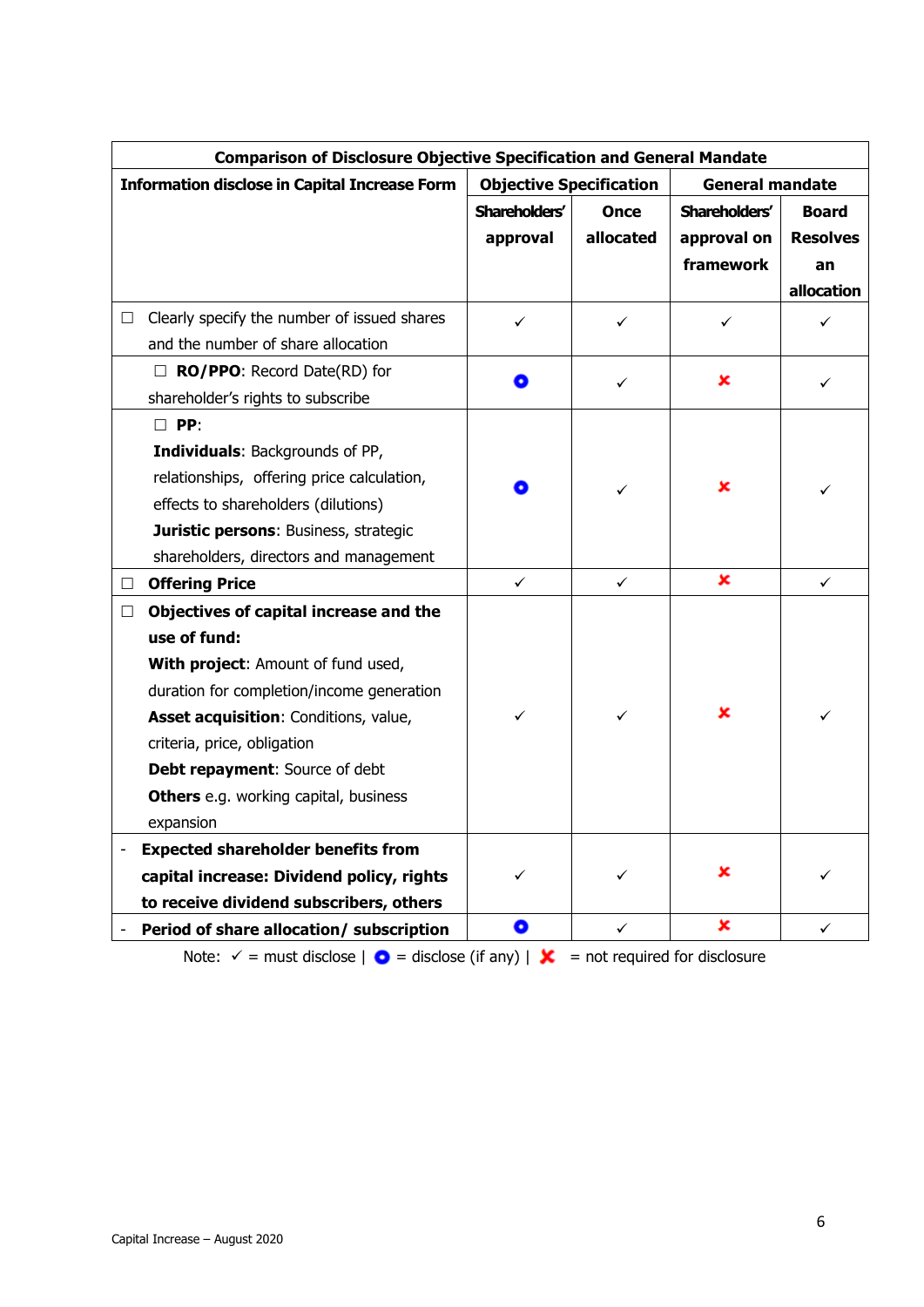| <b>Subject</b>                         | <b>Details</b>                                                                                           |                                                                                         |  |  |  |  |
|----------------------------------------|----------------------------------------------------------------------------------------------------------|-----------------------------------------------------------------------------------------|--|--|--|--|
| Shareholders'                          | On the Meeting day, or within 9.00 a.m. of the following business day via SETLink                        |                                                                                         |  |  |  |  |
| <b>Resolution</b><br><b>Disclosure</b> |                                                                                                          |                                                                                         |  |  |  |  |
| <b>Report on the results</b>           | Within 14 days from the last subscription date in line with Form 53-5 via SETLink                        |                                                                                         |  |  |  |  |
| of capital increase                    |                                                                                                          |                                                                                         |  |  |  |  |
| share allocation                       |                                                                                                          |                                                                                         |  |  |  |  |
| <b>Report of the</b>                   |                                                                                                          | The listed company is responsible for reporting the utilization of the capital increase |  |  |  |  |
| utilization of                         | fund every six calendar months, within 30 days, via SETLink:                                             |                                                                                         |  |  |  |  |
| <b>Capital Increase</b>                | Period of using capital increase fund                                                                    | <b>Reporting due date</b>                                                               |  |  |  |  |
| <b>Fund</b>                            | January - June                                                                                           | 30 July                                                                                 |  |  |  |  |
|                                        | July - December                                                                                          | 30 January of the following year                                                        |  |  |  |  |
|                                        |                                                                                                          | The company is obligated to report until the fund has been used up. If the fund use     |  |  |  |  |
|                                        | is not in line with stated objectives, the company should also clarify the reasons                       |                                                                                         |  |  |  |  |
|                                        | along with the use of fund reporting.                                                                    |                                                                                         |  |  |  |  |
| <b>Capital increase</b>                | After reporting the results of share allocation, the company must registered<br>$\bullet$                |                                                                                         |  |  |  |  |
| shares approved                        | additional shares with the Department of Business Development, Ministry of                               |                                                                                         |  |  |  |  |
| to be listed                           |                                                                                                          | Commerce (MOC). The company then receives an affidavit with respect to the              |  |  |  |  |
| securities                             | Company's registered capital and the receipt for payment of fee.                                         |                                                                                         |  |  |  |  |
|                                        | $\bullet$                                                                                                | Submit a copy of an affidavit with respect to the Company's registered capital to       |  |  |  |  |
|                                        |                                                                                                          | the registrar (Thailand Securities Depository: TSD), so that TSD will either add        |  |  |  |  |
|                                        | shares by crediting additional shares into shareholder's accounts, or issuing                            |                                                                                         |  |  |  |  |
|                                        | share certificates.                                                                                      |                                                                                         |  |  |  |  |
|                                        | In case the company allocate to PP at the Discounted Price, those PP's shares<br>$\bullet$               |                                                                                         |  |  |  |  |
|                                        | must be locked up with TSD (Silent Period) (See more detail on Silent Period for<br>PP Allocation rule). |                                                                                         |  |  |  |  |
|                                        | Submit the Application for Listing of Securities (F53-6) via Smart Listing, SETLink                      |                                                                                         |  |  |  |  |
|                                        | within 30 days after the subscription or the conversion has ended.                                       |                                                                                         |  |  |  |  |
| <b>News</b>                            | After the SET has received F53-6 form together with other required documents,<br>$\bullet$               |                                                                                         |  |  |  |  |
| announcement by                        | and TSD has issued new shares or share certificates to subscribers, SET will                             |                                                                                         |  |  |  |  |
| <b>SET</b>                             | announce the new shares are approved as listed securities. The effective date                            |                                                                                         |  |  |  |  |
|                                        | and first trading date for those shares starts from the day after the                                    |                                                                                         |  |  |  |  |
|                                        | announcement date (only for the case that the company's common shares are                                |                                                                                         |  |  |  |  |
|                                        | not during suspension period).                                                                           |                                                                                         |  |  |  |  |
| <b>Fee for listing</b>                 | None<br>$\bullet$                                                                                        |                                                                                         |  |  |  |  |
| application                            |                                                                                                          |                                                                                         |  |  |  |  |
| <b>Silent Period for</b>               | The PP's additional shares that have subscribed or converted at the Discount Price                       |                                                                                         |  |  |  |  |
| <b>PP Allocation</b>                   | must be locked up                                                                                        |                                                                                         |  |  |  |  |
|                                        |                                                                                                          | PP that are subjected to Silent Period: The investors that subscribe additional         |  |  |  |  |
|                                        | shares or convert securities at the price $\geq$ 90% below the Market Price.                             |                                                                                         |  |  |  |  |
|                                        |                                                                                                          |                                                                                         |  |  |  |  |
|                                        |                                                                                                          |                                                                                         |  |  |  |  |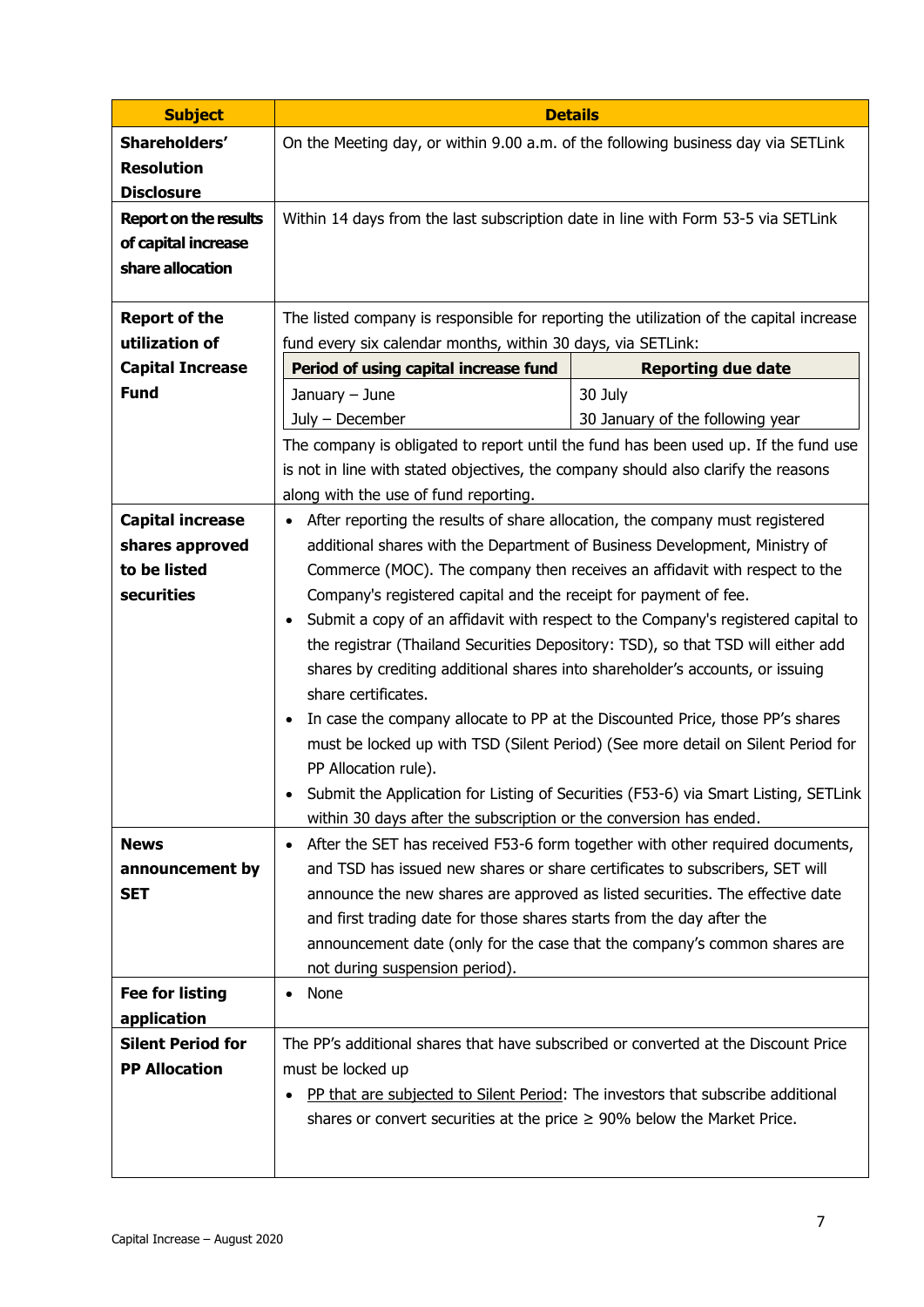| <b>Subject</b> | <b>Details</b>                                                                                                                                                        |  |  |
|----------------|-----------------------------------------------------------------------------------------------------------------------------------------------------------------------|--|--|
|                | The price below 90% of the Market price: Calculate in accordance to SEC regulation;                                                                                   |  |  |
|                | Shares from additional shares subscription: use offering price<br>а.                                                                                                  |  |  |
|                | Shares from debenture conversion: use CD offering price divided by<br>b.                                                                                              |  |  |
|                | conversion ratio                                                                                                                                                      |  |  |
|                | Share from warrant exercise: use warrant offering price adds exercise price<br>C.                                                                                     |  |  |
|                | Share from additional shares issued along with warrant calculated by<br>d.                                                                                            |  |  |
|                | $((Ps) (Qs)) + ((Pw)(Qw)) + ((Ep)(Qx))$                                                                                                                               |  |  |
|                | $Qs + Qx$                                                                                                                                                             |  |  |
|                | Where;                                                                                                                                                                |  |  |
|                | Ps = Offering Price                                                                                                                                                   |  |  |
|                | $Qs =$ Quantity of shares offering with additional warrants                                                                                                           |  |  |
|                | $Pw = Warrants$ offering price                                                                                                                                        |  |  |
|                | $Qw =$ Quantity of warrants offering with additional shares                                                                                                           |  |  |
|                | $Ep = Warrants$ exercise price                                                                                                                                        |  |  |
|                | $Qx =$ Quantity of shares after exercise Qw                                                                                                                           |  |  |
|                | If the company issues additional shares along with convertible securities, it must<br>calculate offering price using share offering price or offering price of issued |  |  |
|                |                                                                                                                                                                       |  |  |
|                | additional shares along with convertible securities (whichever is lower).                                                                                             |  |  |
|                | The Market Price:                                                                                                                                                     |  |  |
|                | Weighted Average Price (intraday average price or closing price) of at<br>$\circ$                                                                                     |  |  |
|                | the past 7-15 consecutive days, prior to the price at subscription date                                                                                               |  |  |
|                | or converted date.                                                                                                                                                    |  |  |
|                | If there is no market price, use fair price assessed by the Financial<br>$\circ$<br>Advisor approved by the SEC                                                       |  |  |
|                | Quantity of locked up shares: All shares allocated to PP at the Discounted Price.<br>$\bullet$                                                                        |  |  |
|                | Also, the additional shares from securities conversion.                                                                                                               |  |  |
|                | Silent Period: 1 year from additional shares' first trading date. After 6 months,<br>٠                                                                                |  |  |
|                | the shareholders can sell up to 25% of the locked up stocks.                                                                                                          |  |  |
|                | For convertible security offerings, silent period will be 1 year from the<br>$\circ$                                                                                  |  |  |
|                | day that investors own those securities.                                                                                                                              |  |  |
|                | <b>Exemption:</b> PP allocated after RO at the price above the Discounted Price (only<br>$\bullet$                                                                    |  |  |
|                | when the company allows RO to oversubscribe)                                                                                                                          |  |  |
|                | Allowance: SET may soften the criteria for certain investors of the certain<br>٠                                                                                      |  |  |
|                | categories such as                                                                                                                                                    |  |  |
|                | Creditors who are allocated shares or convertible securities as a result of<br>$\Omega$                                                                               |  |  |
|                | debt restructuring by the use of newly issued shares as debt repayment.                                                                                               |  |  |
|                | Institutional investors, except private fund, etc.<br>$\circ$                                                                                                         |  |  |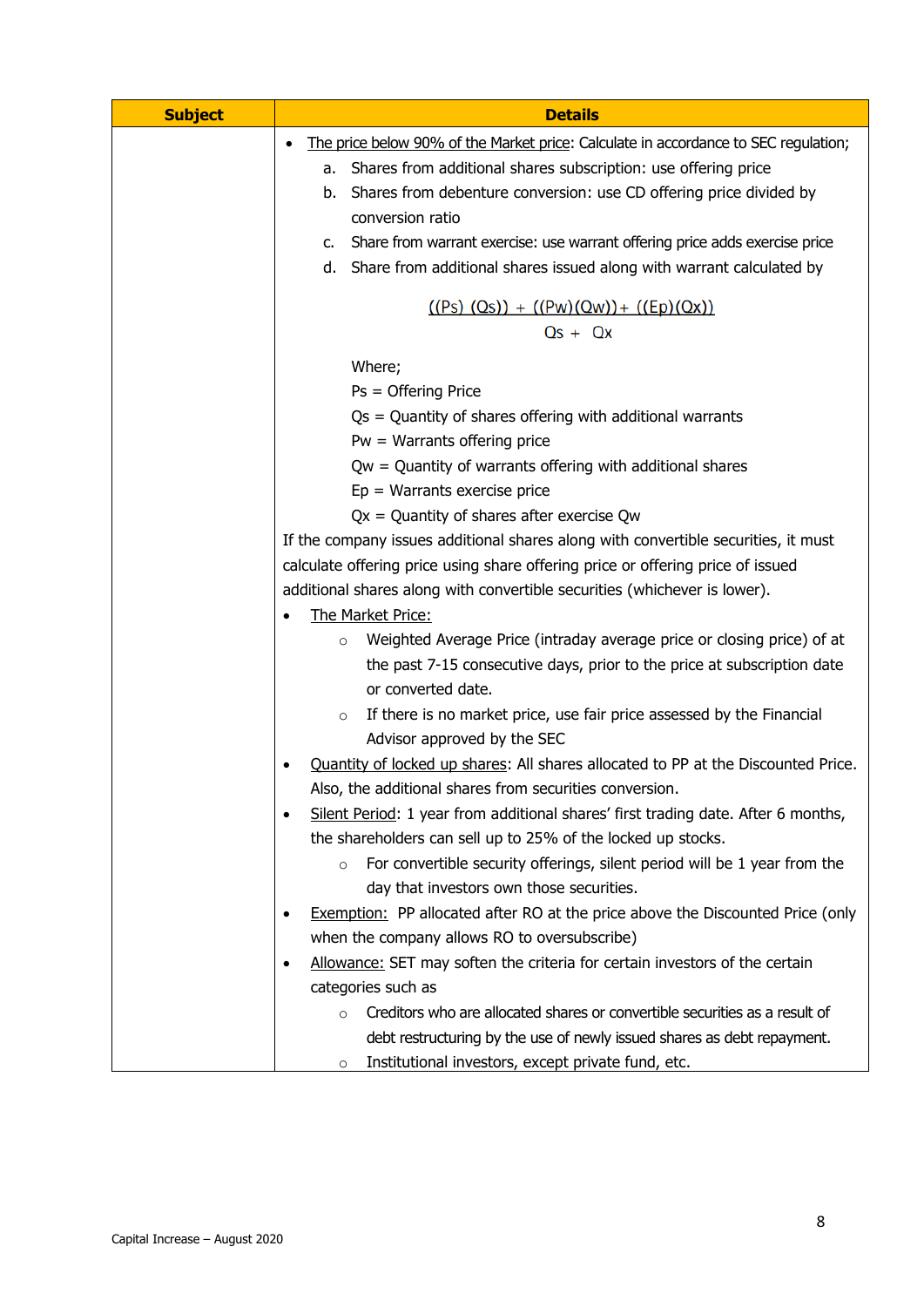#### **Process to ask for approval from the shareholders' meeting**



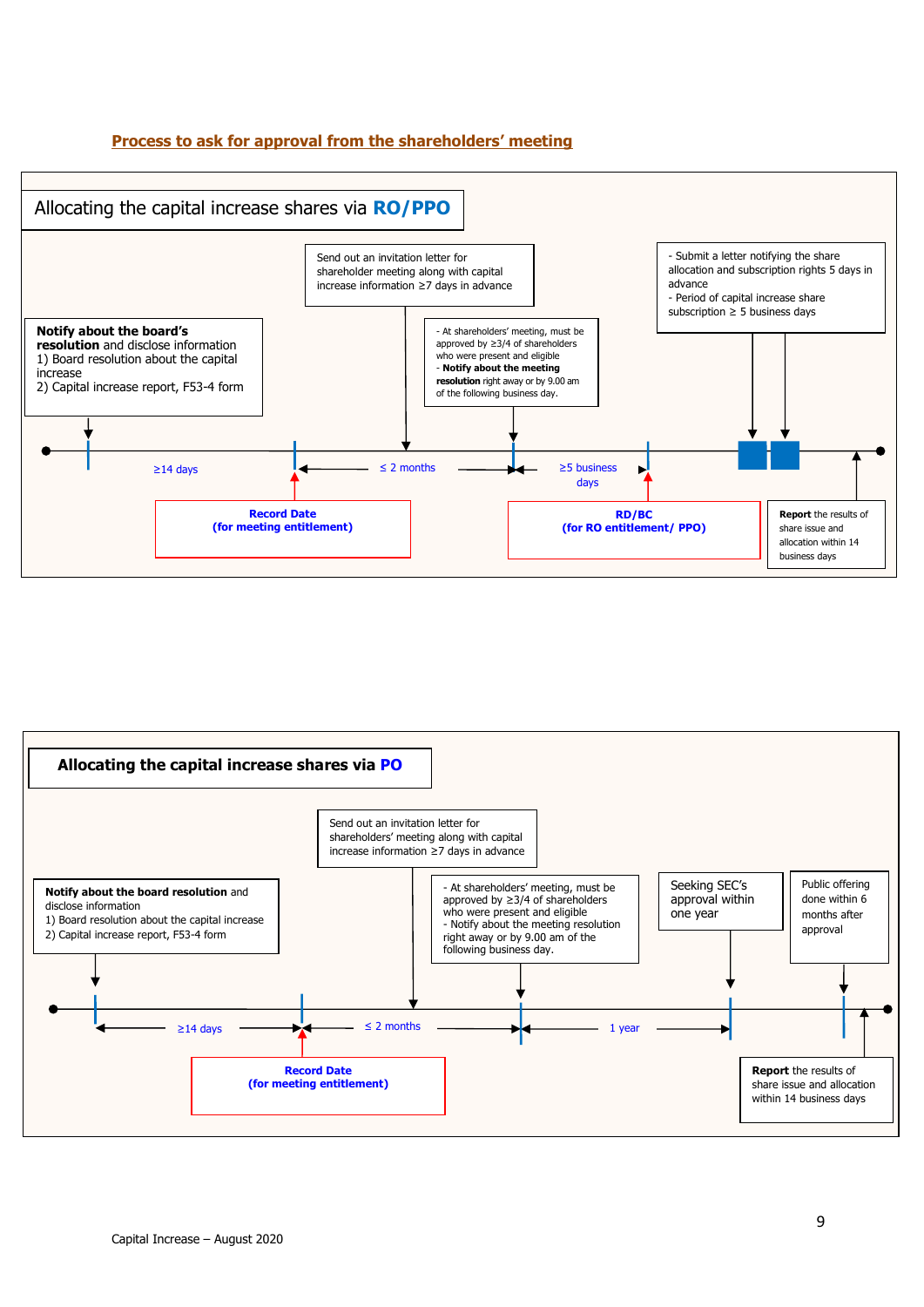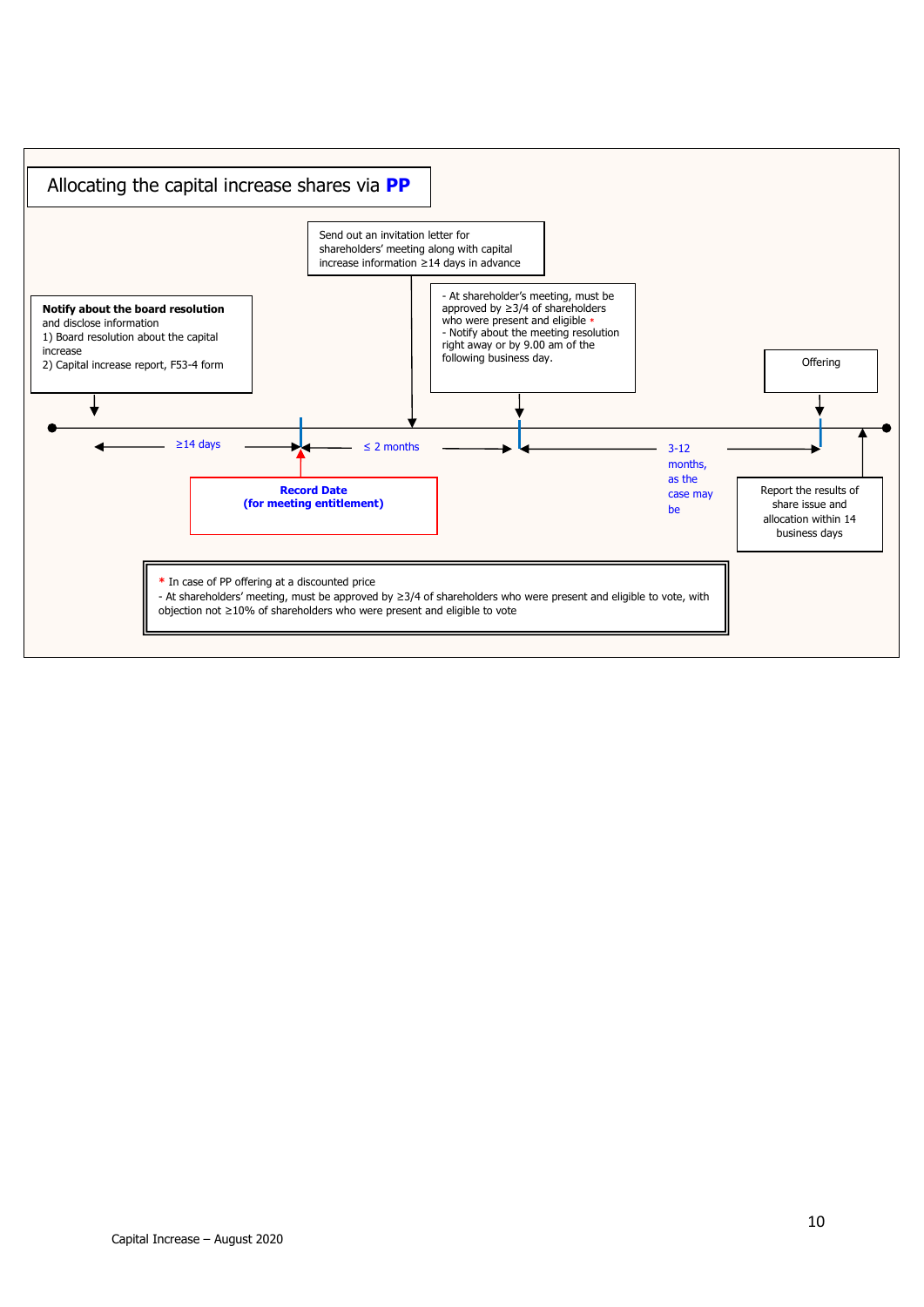| <b>Q&amp;As</b>                                                                                                                                                                                                                                                                               |                                                                                                                                                                                                                                                                                                                                                                                                                                                                                           |
|-----------------------------------------------------------------------------------------------------------------------------------------------------------------------------------------------------------------------------------------------------------------------------------------------|-------------------------------------------------------------------------------------------------------------------------------------------------------------------------------------------------------------------------------------------------------------------------------------------------------------------------------------------------------------------------------------------------------------------------------------------------------------------------------------------|
| <b>Question</b>                                                                                                                                                                                                                                                                               | <b>Answer</b>                                                                                                                                                                                                                                                                                                                                                                                                                                                                             |
| If the company is in the<br>process of share<br>repurchase, can it increase<br>capital?                                                                                                                                                                                                       | No.<br>(with reference to the Ministerial Regulations about the Process, Offering,<br>and Cutting Off of Stock Repurchase B.E. 2544, Item 12)                                                                                                                                                                                                                                                                                                                                             |
| Can the company set the<br>entitlement date for newly<br>issued share to be the same<br>with the date for<br>shareholders' meeting<br>entitlement?<br>In case the company has                                                                                                                 | Yes, the company can do so. However, there must be an alert message<br>for investors, in the letter submitted to SET, saying "The entitlement is still<br>uncertain as it needs to be approved at the shareholders' meeting."<br>Yes, the company is responsible for reporting Report of the utilization of                                                                                                                                                                               |
| not yet used the fund, does<br>it have to report the<br>utilization of Capital<br><b>Increase Fund?</b>                                                                                                                                                                                       | Capital Increase Fund by saying that the fund has not been used, and<br>amount of the ending balance.                                                                                                                                                                                                                                                                                                                                                                                     |
| When will reporting on<br>report the utilization of<br><b>Capital Increase Fund</b><br>end?                                                                                                                                                                                                   | Until fund has been used up.                                                                                                                                                                                                                                                                                                                                                                                                                                                              |
| <b>In case of announcing BOD</b><br>resolution on RO/PPO<br>allocation; while the<br>subscription or entitlement<br>date is not yet determined,<br>what should the company<br>do?                                                                                                             | The company must report, via SETLink, the BOD's resolution regarding the<br>entitlement and subscription date for capital increase, as well as other<br>related information at least 14 days in advance.                                                                                                                                                                                                                                                                                  |
| The company offers PP<br>together with warrants at<br>the price above the<br><b>Discount Price (Not lower</b><br>than 90% of market price);<br>however, sum of the share<br>price and warrants price is<br>below 90% of the market<br>price. Is the shares are<br>subjected to Silent Period? | Calculation is categorized into 2 cases<br>1) Offering share price<br>2) Sum of the offering share price and warrants price<br>Whichever price falls below 90% of the market price, the shares and<br>convertible securities must be locked up by silent period rules for<br>discounted PP.<br>Therefore, the shares and shares converted from exercising warrants must<br>be locked up in this case since the offering price of shares and warrants is<br>less than 90% of market price. |
| If the offering price is not<br>below the Discounted Price<br>at the date BOD resolved;<br>however, it falls below the<br><b>Discounted Price at the</b><br>subscription date, do the<br>shares are subjected to be<br>locked up?                                                             | Yes, the calculation of the Market Price is weighted Average price of 7-15<br>consecutive business days prior to the first offering date. If the offering<br>price is less than 90% of market price, the shares must be locked up due<br>to the silent period rules.                                                                                                                                                                                                                      |
| If PP allocation date differs<br>to one another, when<br>should the company<br>calculate the Market Price?<br>For example, Mr. A<br>subscribes on July 1-7, and<br>Mr. B subscribes on August<br>22-28.                                                                                       | The Market Price is calculated separately for each subscription<br>The Market Price of Mr. A is calculated from 7-15 consecutive days<br>prior to July 1.<br>The Market Price of Mr. A is calculated from 7-15 consecutive days<br>$\overline{\phantom{a}}$<br>prior to August 22.                                                                                                                                                                                                        |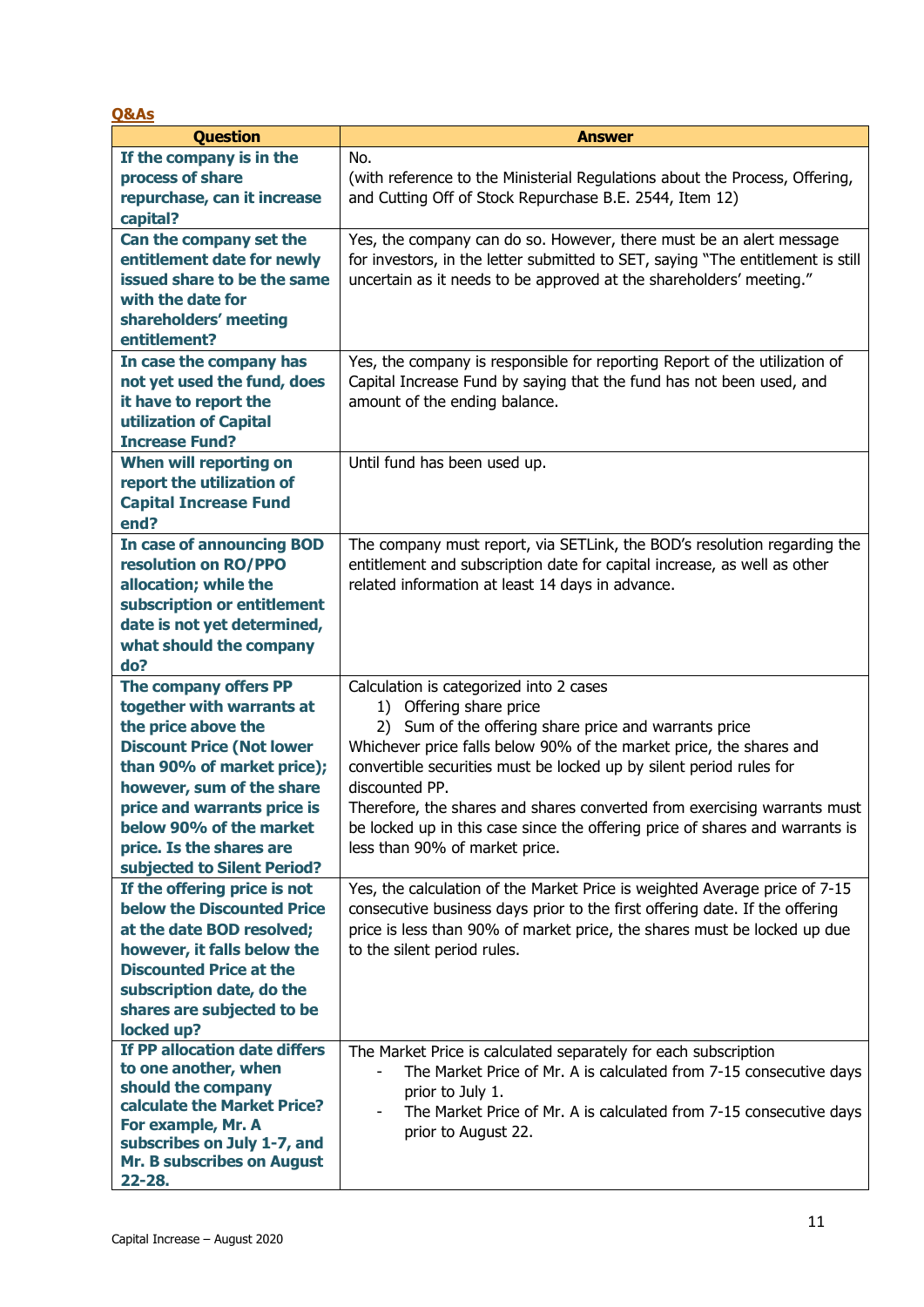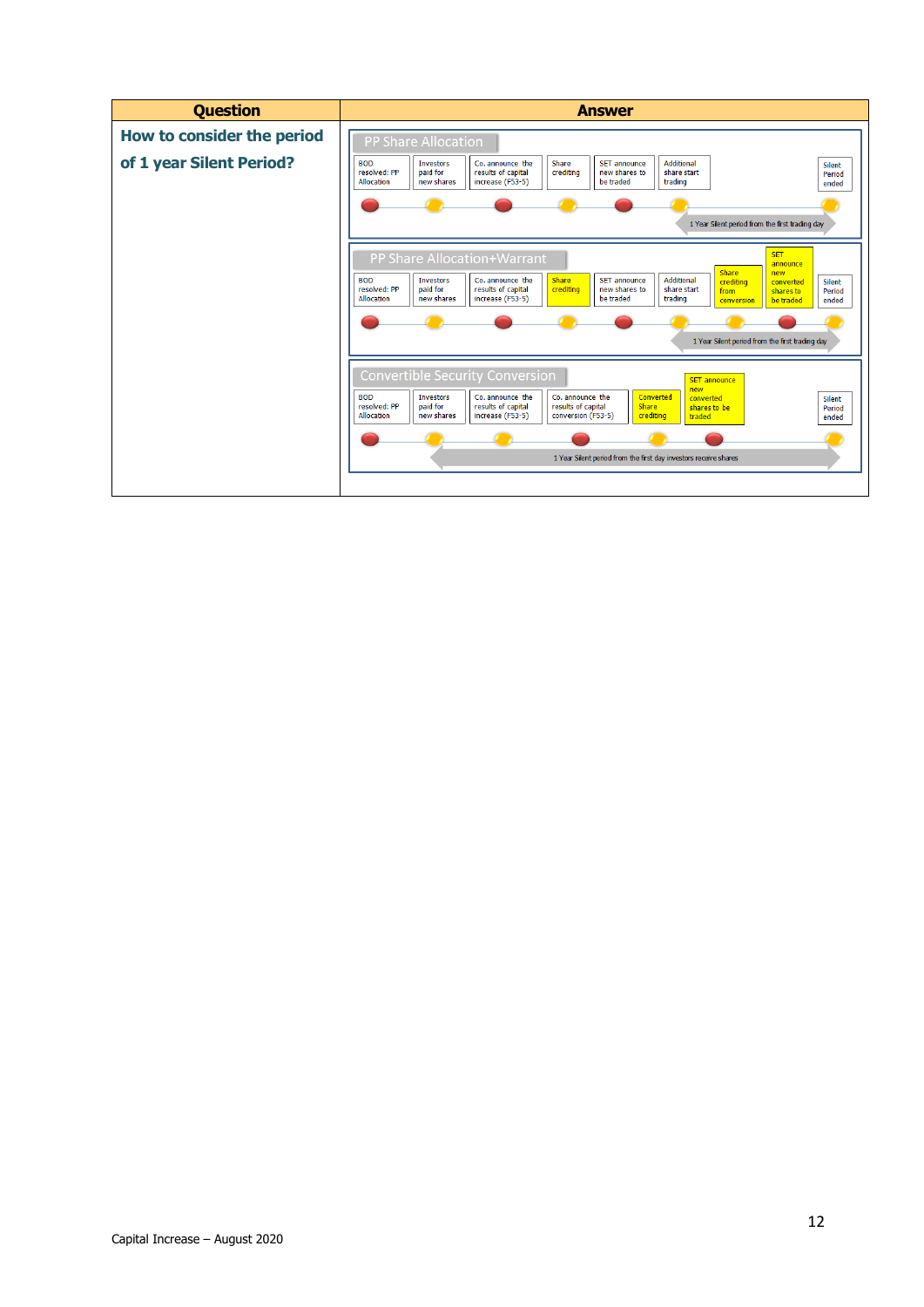### **Example**

### **Example of Capital Increase Information Disclosure (XY Plc.)**

| <b>Increasing Capital</b>                      |                                              |
|------------------------------------------------|----------------------------------------------|
| Subject                                        | Specifying the purpose of utilizing proceeds |
| Date of Board's resolution                     |                                              |
| Details of allotment                           |                                              |
| Allocated to                                   | Existing common shares' shareholders         |
| Type of allocated securities                   | Common shares                                |
| Number of allotted shares (shares)             | 1,600,000,000                                |
| Ratio (Old: New)                               | 1:1                                          |
| Subscription price (baht per share)            | $\cdots$                                     |
| Subscription period                            | From , To                                    |
| Record date for the right subscribe additional | $\cdots$                                     |
| shares                                         |                                              |
| Ex-Rights Date (XR)                            | $\cdots$                                     |
| Allocated to                                   | <b>Private Placement</b>                     |
| Type of allocated securities                   | Common shares                                |
| Person(s) receiving allotment(s)               |                                              |
| Number of allotted shares (shares)             | 800,000,000                                  |
| Number of additional common share(shares)      | 2,400,000,000                                |
| Total of additional shares (shares)            | 2,400,000,000                                |
| Par value (baht per share)                     | 1.00                                         |

| <b>Schedule of Shareholders' meeting</b> |                                                   |  |  |  |
|------------------------------------------|---------------------------------------------------|--|--|--|
| Subject                                  | Schedule of Extra-General Meeting of Shareholders |  |  |  |
| Date of Board's resolution               | $\cdots$                                          |  |  |  |
| Shareholders' meeting date               | $\cdots$                                          |  |  |  |
| Beginning time of meeting (h:mm)         | $\cdots$                                          |  |  |  |
| Record date for the right to attend the  | $\cdots$                                          |  |  |  |
| meeting                                  |                                                   |  |  |  |
| Ex-meeting date                          | $\cdots$                                          |  |  |  |
| Significant agenda item                  | - Capital increase                                |  |  |  |
| Venue of the meeting                     |                                                   |  |  |  |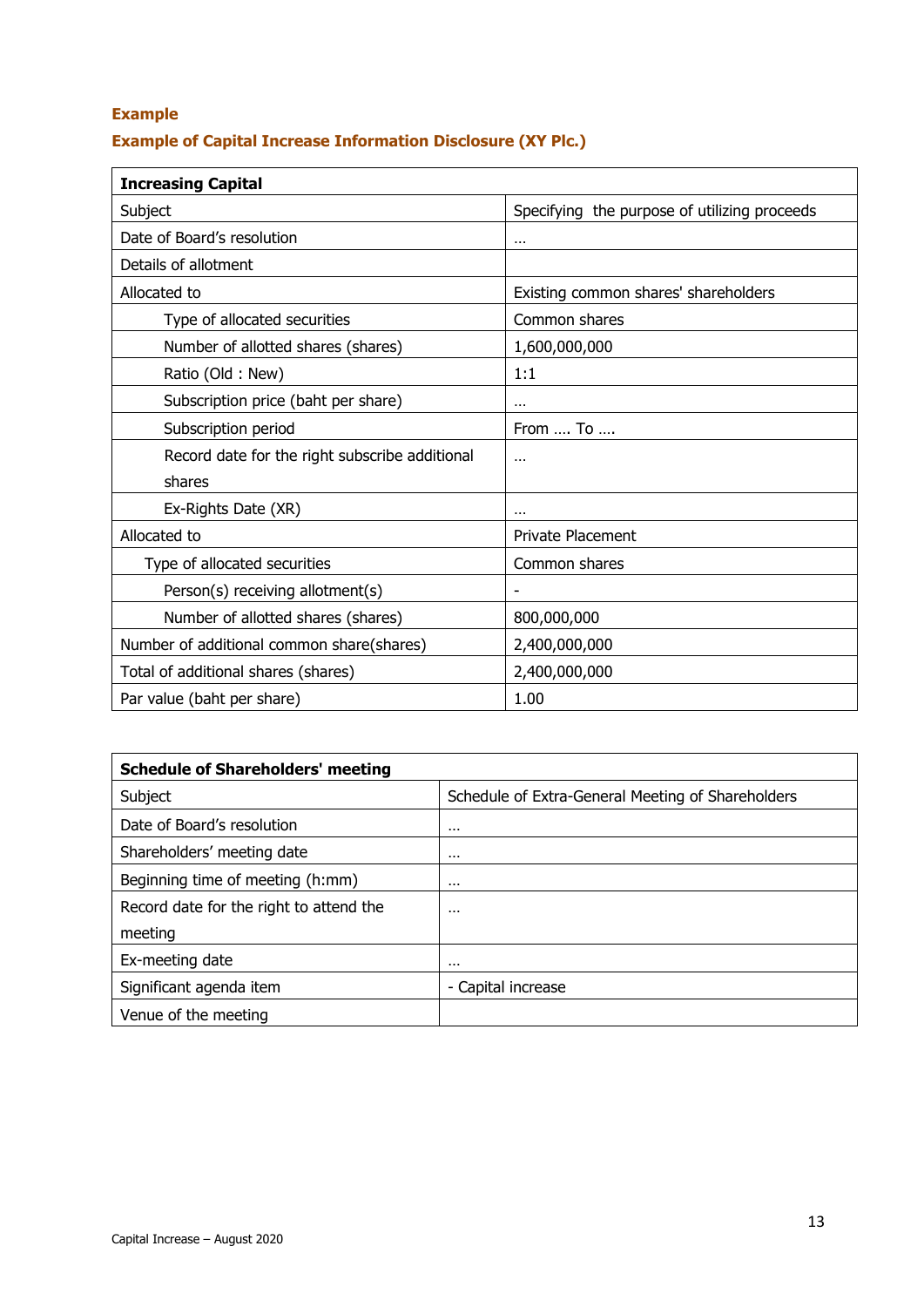### **Capital Increase Form XY Public Company Limited …. (Date)**

We, ... ("the Company"), its head office located at ... hereby reports the resolutions of the Board of Directors' Meeting No. … which was held on … in respect of capital increase and share allotment as follows:

#### **1. Capital Increase**

Increase of the registered capital of the Company for Baht 2,400,000,000 from Baht … to Baht … by mean of 2,400,000,000 newly issued ordinary shares with the par value of 1 baht each. The details of the type of capital increase are as follows:

| <b>Capital Increase</b> | <b>Type of Share</b>    | No. of shares | <b>Par Value</b> | <b>Total Value</b> |
|-------------------------|-------------------------|---------------|------------------|--------------------|
|                         |                         |               | (Baht/ Share)    | (Baht)             |
| <b>E</b> Specifying the | newly issued            | 2,400,000,000 | 1.00             | 2,400,000,000      |
| purpose of utilizing    | ordinary shares         |               |                  |                    |
| proceeds                | <b>Preferred Stocks</b> |               | -                | ٠                  |
| □General Mandate        | newly issued            |               |                  |                    |
|                         | ordinary shares         |               |                  |                    |
|                         | <b>Preferred Stocks</b> |               |                  | -                  |

#### **2. Allotment of capital increase ordinary shares**

#### • **Under specify the purpose of utilizing proceeds**

| <b>Allotted to</b> | No. of shares   | <b>Sale Price and</b> | <b>Subscription and</b> | <b>Remark</b> |
|--------------------|-----------------|-----------------------|-------------------------|---------------|
|                    | (not exceeding) | Ratio                 | payment period          |               |
| (1) For Private    | 800,000,000     | Please see remark (1) | Please see remark (2)   |               |
| Placement          |                 |                       |                         |               |
| (2) For Rights     | 1,600,000,000   | Baht  per shares at   | Subscription date       |               |
| Offering           |                 | Ratio 1:1             | Please see remark (2)   |               |
|                    |                 | Please see remark (3) |                         |               |
|                    |                 |                       |                         |               |

Remark:

( 1) The offering price to the specific investors ( Private Placement) will be determined by the Board of Directors, or Mr… , Chief Executive Officer of the company who is authorized by the Board of Directors, whereby the offering price will be in accordance with the market price at the best price for the offering period to the investors pursuant to the Notification of the Capital Market Supervisory Board No. Tor Chor. 72/2558 re: approval for the listed companies to issue the newly-issued shares to the specific investors.

( a) Determining the offering price at the best price in accordance with the market situation during the offering period. The aforesaid price is necessary to not lower than the weight averaged price of 7 but not more than 15 consecutive business days prior to the first offering date (Market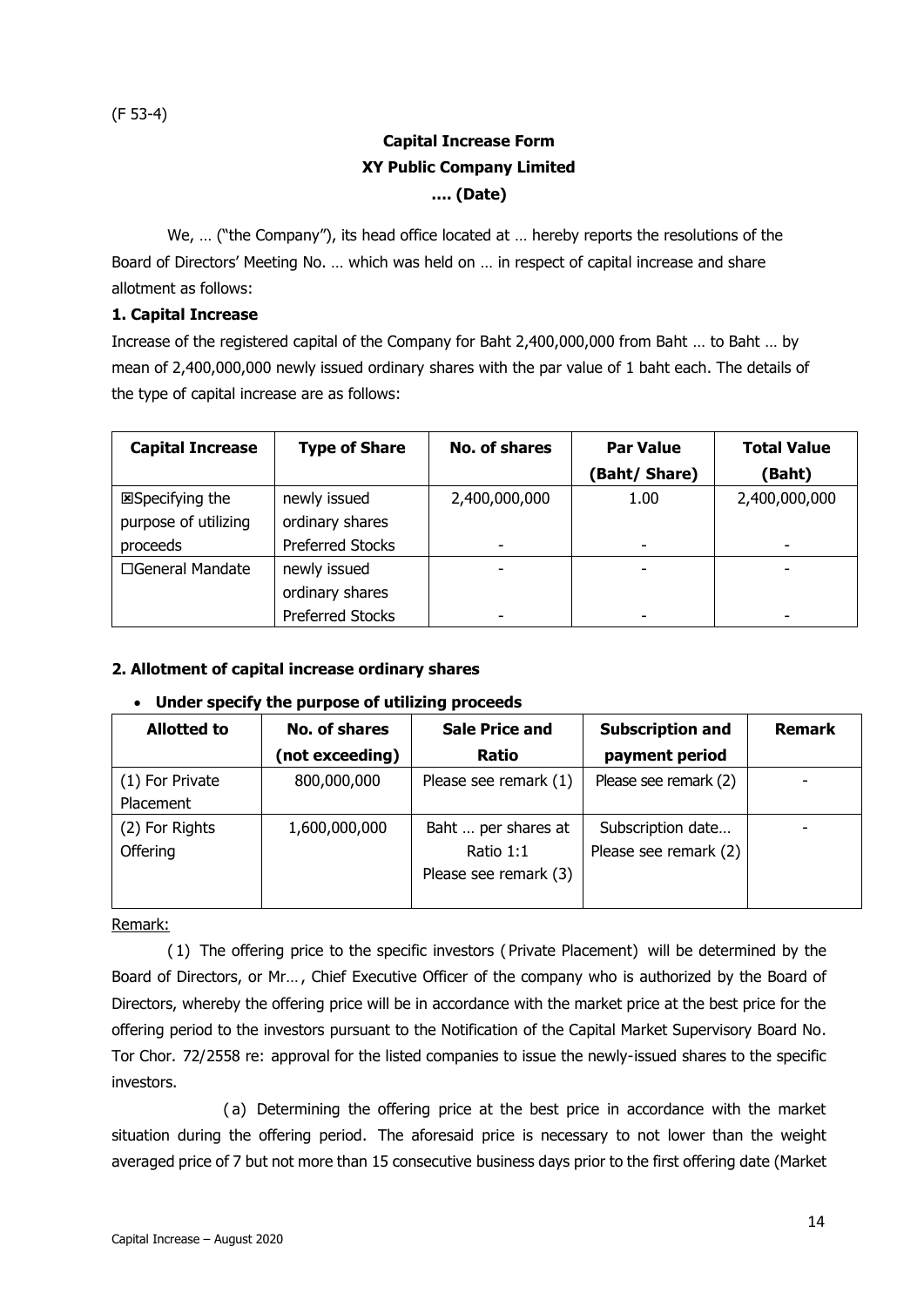price). However, the defined price is allowed to subject the discount price, but not more than 10% of the weight averaged price of 7-15 consecutive Day prior to the first offering date (Market price) or not lower than the price defined by book building, which is investigated by the securities company in accordance with the Notification of the Capital Market Supervisory Board No. TorChor. 72/2558, Re: Approval for the Listed Companies to Issue the Newly-issued Shares to the Specific Investors; and

(b) Such price shall be the offering price not lower than the price which is offered to the existing shareholders proportionate to their respective shareholdings (Rights Offering) on the first offering (Baht … per share) and shall be a reasonable price when considering to benefits, interest and any impact to the existing shareholders of the Company

(2) The Board of Directors or any person authorized by the Board of Directors have the authority to determine and/ or make changes to other details relating to the capital increase to specific investors ( Private Placement) as table 2. 1 and/ or the existing shareholders proportionate to their respective shareholdings ( Rights Offering) as table 2. 2, which shall be in accordance to regulation and related law including but not be limited to the following: ( 1) to consider and determine whether the newly-issued ordinary shares shall be allocated on one occasion or several occasions, the offering period, allocation ratio, offering price (for the Allotment of capital increase ordinary shares in table 2. 1), date for listing the names of the existing shareholders having the right to subscribe for and be allocated the newly-issued ordinary shares under the Rights Offering ( Record Date), payment for shares, and other details and conditions relating to the allocation; ( 2) to appoint independent financial analyst to enter into negotiations, agreements, and execute relevant documentation and agreements relating to the allocation, and to undertake any act in connection with the allocation; and ( 3) to sign application forms for permission, relaxation, and evidence necessary for and relevant to the allocation, as well as to coordinate with and apply for permission for approval, relaxation, and necessary and relevant evidence from the relevant government agencies or relevant agencies, and to list the newly-issued ordinary shares on the Stock Exchange, and any take other action as it deems necessary and appropriate for the purpose of the allocation.

(3) The allotment of newly issued shares proportionately (Rights Offering) as table 2.2 specified the offering price at Baht … per share, which is the discounted price from the closing price of the company's securities on ……equal to Baht …. , which is the date of BOD's resolution (the closing price of company's securities as of ..... equaling to Baht .... Therefore, the offering price at Baht ... per share is discounted by …% of the mentioned closing price) The ratio of newly issued shares equals to 1 old share: 1 newly issued shares (the number of shares to be subscribed for at the first subscription is … shares) . The Company has scheduled the date to determine the names of the shareholders entitled to subscription and allocation of the newly issued shares of the Company in proportion to their shareholding ( Record Date) according to 2.2 on …… (Record Date). However, the determination of rights to subscribe for and receive the allocation of the newly issued ordinary shares, and the subscription period are still uncertain and subject to an approval of the meeting of shareholders.

o The Company's plan in case there are fractional shares remaining: Round off.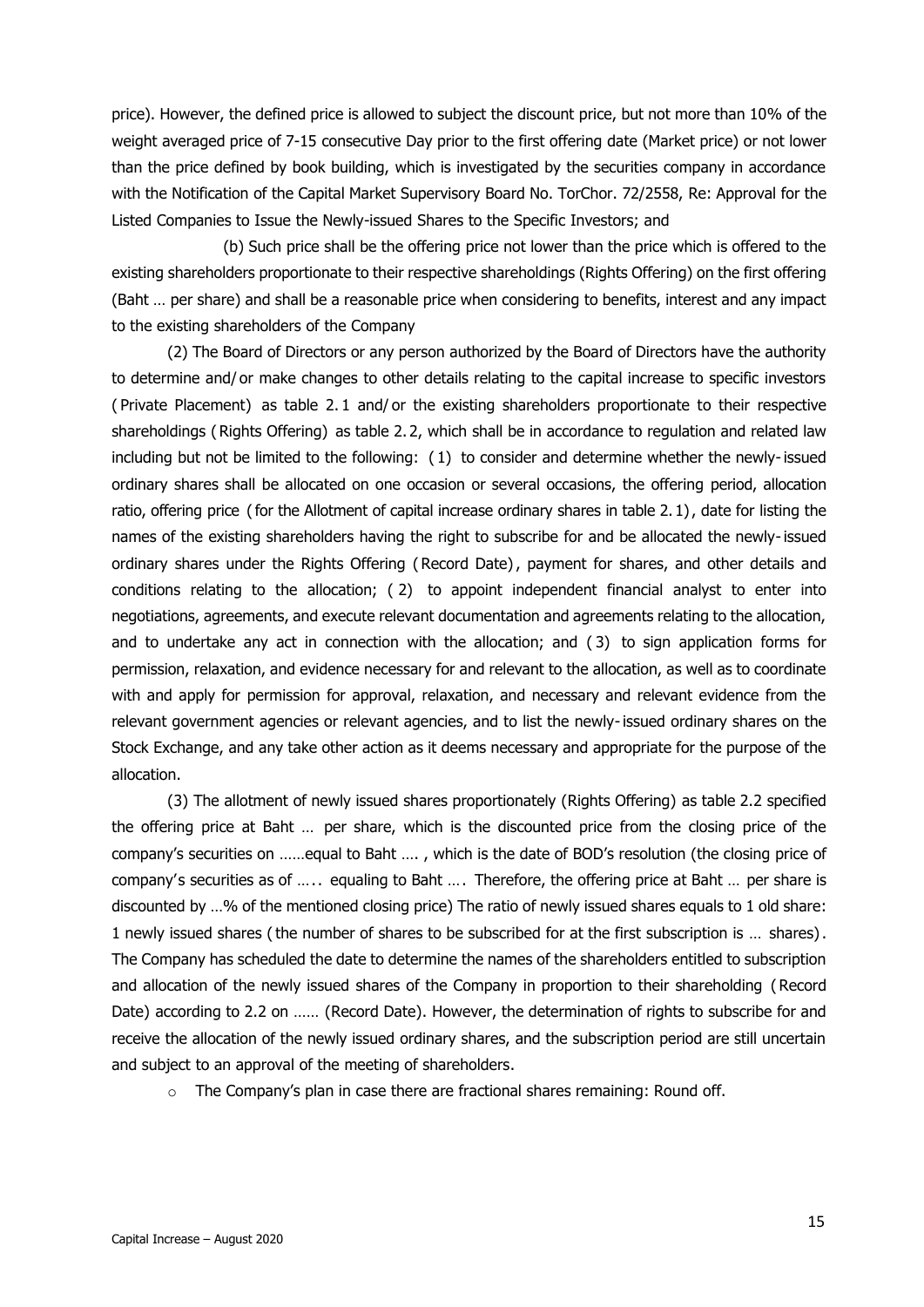#### **3. Schedule for shareholders meeting to approve the capital increase and share allotment**

The Extraordinary Meeting of the Shareholders No. ... is scheduled to be held on ... held at ... The day to determine the right of the shareholders to attend this meeting (Record Date) is on .......

### **4. Approval of the capital increase/ share allotment by relevant governmental agency and condition thereto (if any)**

4.1 The Company is required to register regarding capital increase at the Ministry of Commerce

4. 2 Apply for an approval from the SET to list the increased capital reflected by the new ordinary shares allotted and being traded on the SET.

### **5. Objectives of the capital increase and plans for utilizing proceeds received from the capital increase**

5. 1 For the restructure of the capital and repayment of the loan from financial institution received by the Company to acquire the business of … at the amount of Baht … million (exclusive of interest and all other expenses to the transaction).

5.2 In case the additional share left from subscription, the company may consider …

#### **6. Benefits which the Company will receive from the capital increase or share allotment**

For repayment of the short term loan from the financial institution used for investment in … to be made within the agreed timeframe and reduce the interests burden and to help adjust the capital and debt structure of the Company to be suitable.

#### **7. Benefits which the shareholders will receive from the capital increase or share allotment**  7.1 Dividend policy

The Company pays dividends at no less than …% of consolidated net profit after tax and other legal reserves (if any) . The Company also takes into consideration cash flows and/ or any new investment or expansion of both existing businesses and potential new businesses.

7.2 Subscribers of new shares issued for this capital increase and warrant holders who subscribed for warrants will be entitled to receive dividends from the Company's business operations starting from when the subscribers are registered as the shareholders of the Company.

7.3 Others

-None-

### **8. Other details necessary for shareholders to approve the capital increase or share allotment**

-None-

#### **9. Schedule of action where the board of directors of the Company passes a resolution approving the capital increase or allotment of new shares**

| No. | Procedure of the Capital Increase                                     | Date/Month/Year |
|-----|-----------------------------------------------------------------------|-----------------|
|     | <b>Board of Directors Meeting No</b>                                  | $\cdots$        |
|     | Record Date to determine the name of shareholders who are             | $\cdots$        |
|     | eligible to attend the extraordinary general shareholders meeting     |                 |
|     | No.                                                                   |                 |
|     | Book Closing Date to compile the names who are eligible to attend the | $\cdots$        |
|     | extraordinary general shareholders meeting No.                        |                 |
| 4   | The extraordinary general shareholders meeting No.                    | $\cdots$        |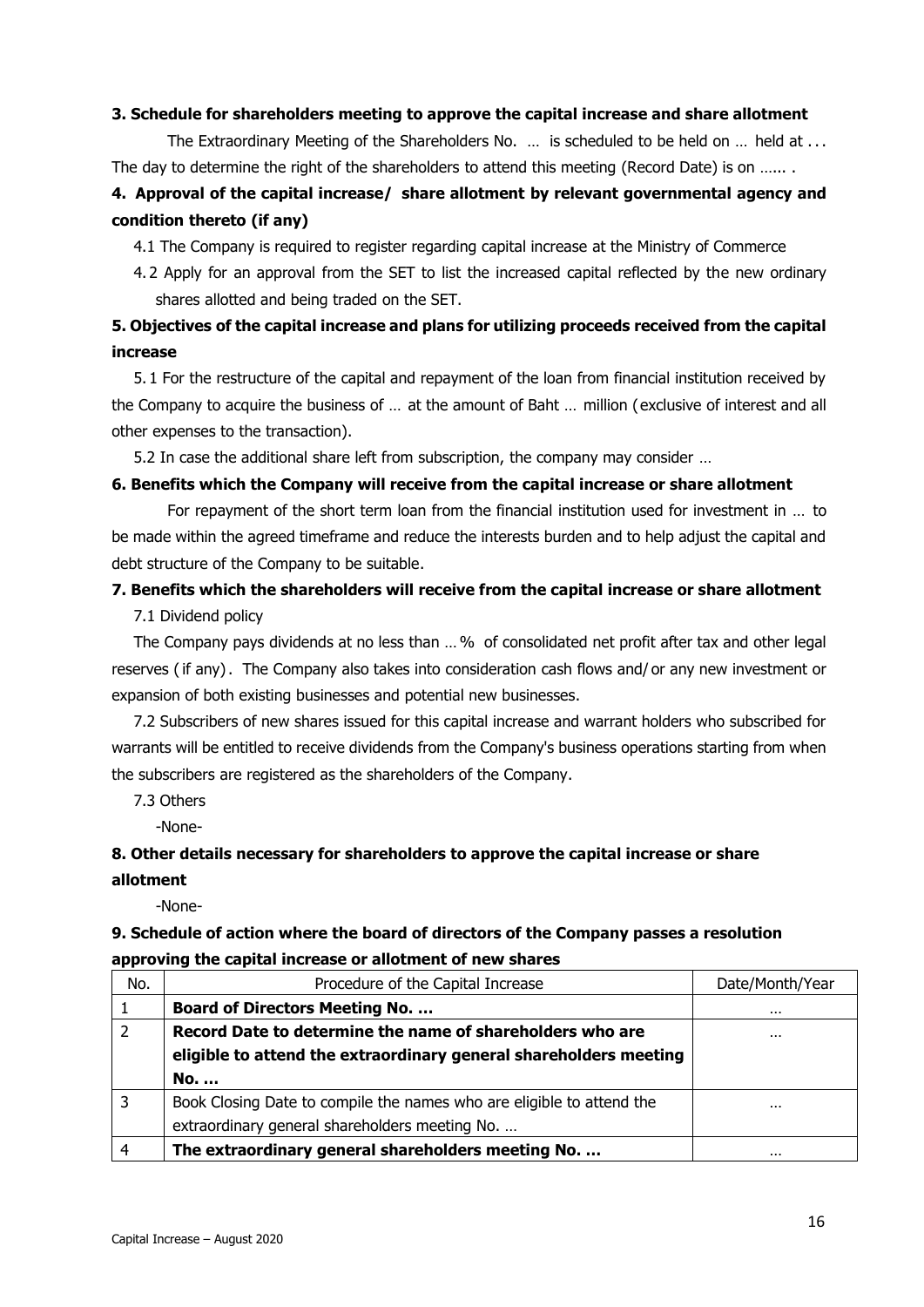| 5   | Registration of the increase of registered capital and amendment | Within 14 days from  |
|-----|------------------------------------------------------------------|----------------------|
|     | to the Memorandum of Association with the Ministry of            | the date of approval |
|     | Commerce.                                                        | by Shareholders      |
| 6   | Record Date to determine the name of shareholders who are        |                      |
|     | eligible to subscribe additional shares No.                      |                      |
| 7.  | Book Closing Date to compile the names who are eligible to       |                      |
|     | subscribe additional shares No.                                  |                      |
| 8.  | <b>Subscription Period</b>                                       |                      |
| 9.  | New capital registered at the MOC                                | Within 14 days from  |
|     |                                                                  | the date of          |
|     |                                                                  | subscription period  |
| 10. | <b>Additional shares to be listed in SET</b>                     | Announce afterwards  |

The Company hereby certifies that the information contained in this form is true and correct in all respects.

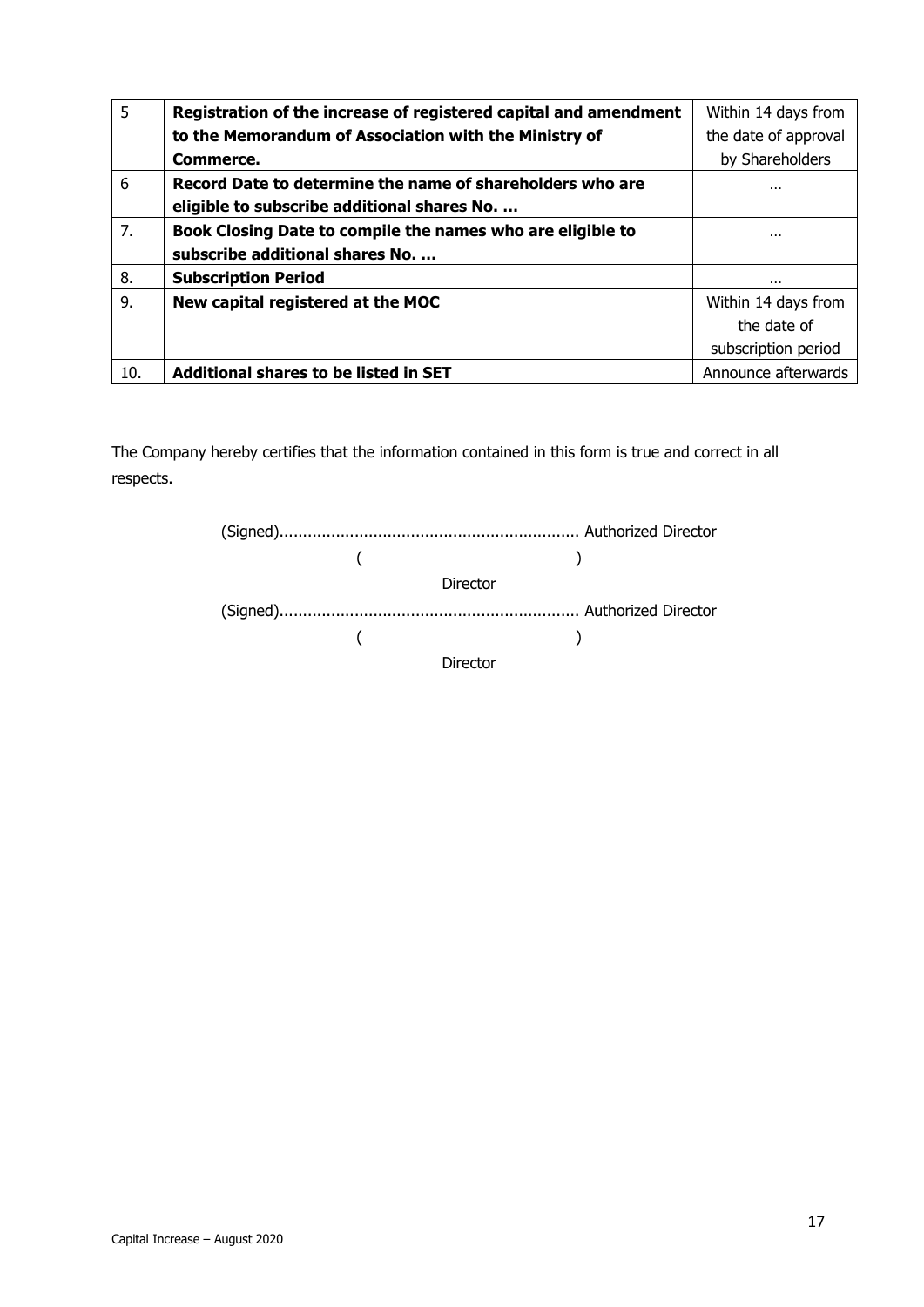### **Information Memorandum regarding the allocation of the newly issued shares to the Specific Investors (Private Placement)**

The meeting of the Board of Directors of XY PLC., (the "Company") No. …, which was held on …, resolved to approve the capital increase of Baht 2,400,000,000 from the existing registered capital of Baht … to Baht … by means of issuing 2,400,000,000 newly-issued ordinary shares with a par value of Baht 1. 00 per share in order to accommodate the allocation of the newly-issued ordinary shares to the existing shareholders proportionate to their respective shareholdings ( Rights Offering) and to specific investors ( Private Placement) , which will be proposed to the Extraordinary General Meeting of the Shareholders No. … on … for consideration.

The allocation of the newly issued shares to the specific investors ( Private Placement) is significant matter; the Company then prepares this substantial information memorandum for the shareholders' consideration according to the Capital Market Supervisory Board No. Tor Chor. 73/ 2558, Re: List of Information in Notice of Shareholders' Meeting of Listed Company for seeking approval of the issuance and offering of securities, with the details as follows:

#### **1. Details of the allocation of the newly issued shares to the specific investors**

The Board of Directors' meeting resolved to approve the allocation of not exceeding 800,000,000 newlyissued ordinary shares to specific investors ( Private Placement) who are not connected persons of the Company. The Board of Directors or Mr. ..., Chief Executive Officer and President, as a person designed by the Board of Directors, is authorized to determine the offering price in accordance with the following conditions:

(1) The offering price shall be the best market price according to the market condition during the offering period, i.e. the price shall not be lower than the weighted average of the shares trading on the Stock Exchange of Thailand (the "Stock Exchange") for 7 but not more than 15 consecutive trading days (Market Price). In this regard, the Company may determine the discount on the offering price but shall not be more than 10.0 percent of such Market Price, or not lower than price which is determined by the book building method surveyed by the securities company in accordance with the Notification of the Capital Market Supervisory Board No. TorChor. 72/2558, Re: Approval for the Listed Companies to Issue the Newly-issued Shares to the Specific Investors; and

(2) Such price shall be the offering price not lower than the price which is offered to the existing shareholders proportionate to their respective shareholdings (Rights Offering) on the first offering (Baht … per share) and shall be a reasonable price when considering to benefits, interest and any impact to the existing shareholders of the Company. The issuance and offering of the newly issued shares to the specific investors is subject to the approval from the Securities and Exchange Commission ("SEC"). In addition, it is proposed to the Extraordinary General Meeting of the Shareholders No … on … that that the Board of Directors or …, Chief Executive Officer and President, as a person designed by the Board of Directors has the authority to determine and/ or make changes to other details relating to the allocation of the newly-issued shares to the specific investors, subject to the relevant rules and laws, which shall include but not be limited to the following: ( 1) to consider and determine whether the newly-issued ordinary shares shall be one or from time to time allocation ( within 6 months), the offering period, the share allocation, offering price, payment for shares, and other details and conditions relating to the allocation; (2) to appoint the financial advisors, enter into negotiations, agreements, and execute relevant documentation and agreements relating to the allocation, and to undertake any act in connection with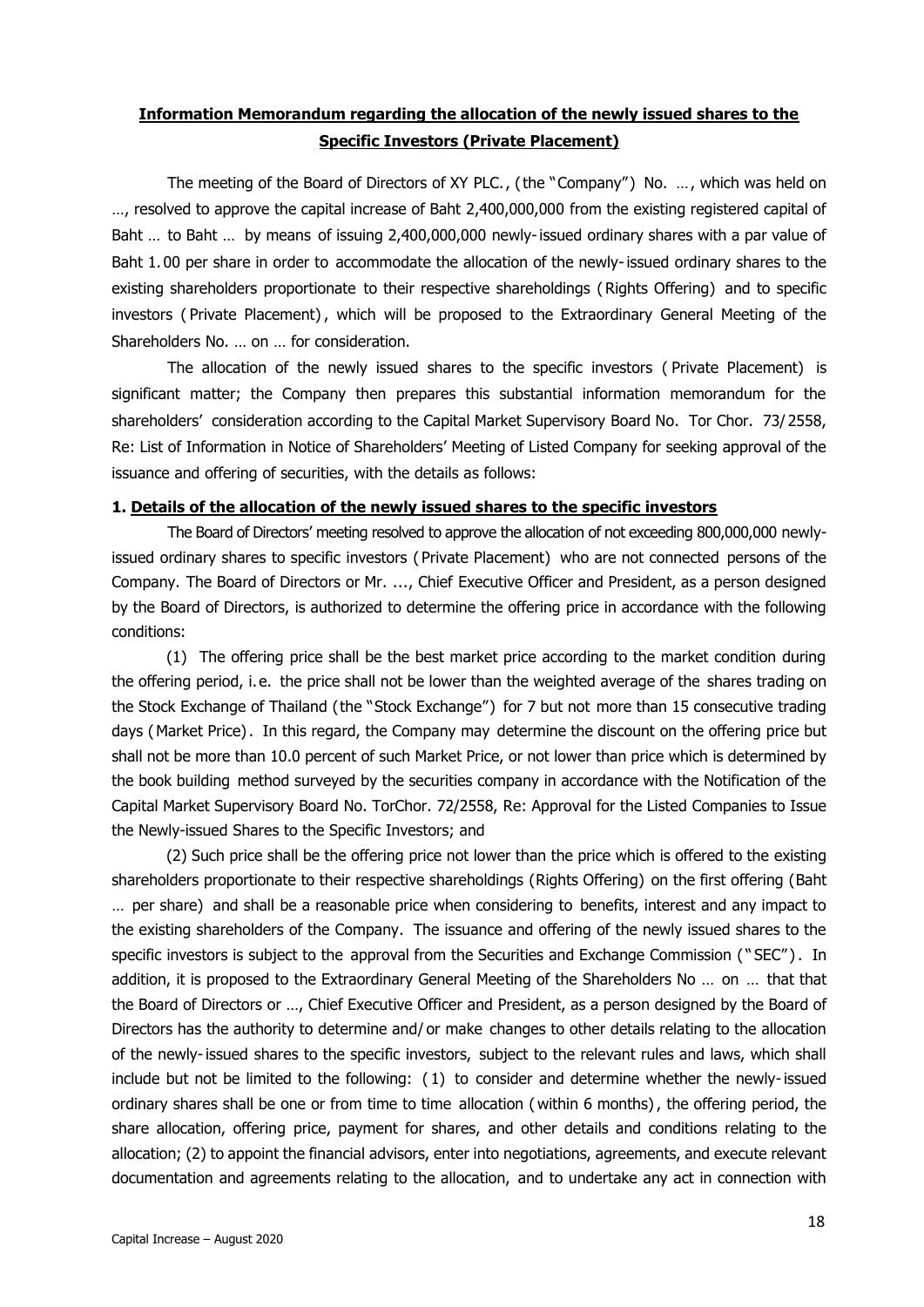the allocation; and (3) to sign application forms for permission, relaxation, and evidence necessary for and relevant to the allocation, as well as to coordinate with and apply for permission for approval, relaxation, and necessary and relevant evidence from the relevant government agencies or relevant agencies, and to list the newly-issued ordinary shares on the Stock Exchange, and any take other action as it deems necessary and appropriate for the purpose of the allocation.

#### **2. Criteria for the allocation of the newly issued shares to the specific investor**

With respect to this issuance and offering of the newly-issued ordinary shares to specific investors (Private Placement), the Company will choose a variety of types of investors such as institutional investors, private equities, hedge funds, strategic investors, as well as institutional investors that have previously invested in … . This is for the reason that the aforementioned groups of investors have extensive investment experience … Their investment policy also includes the holding of shares in the Company in the long term and such investors shall have investment potential and capable to the investment. In this regard such investors will not be connected persons as prescribed by the Notification of the Capital Market Supervisory Board on Connected Transactions.

### **3. Objectives of the allocation of the newly issued shares to the specific investor and plans for utilizing proceeds received from the capital increase**

The Company will utilize all proceeds received from the issuance of the newly issued shares to the specific investors (Private Placement) to the restructure of the capital and repayment of the loan from financial institution received by the Group of Company to acquire the business … at the amount of …% of total issued and paid- up shares of … , which the Company was granted the bridge loan from the financial institution at the amount of Baht … million.

### **4. Effect to the existing shareholders from the allocation of newly issued shares to the specific investors**

The potential effects resulting from the allocation of shares to the Private Placement on the existing shareholders are price dilution, control dilution, and earnings per share (EPS) dilution.

………..

### **5. Opinion of the Board of Directors on the capital increase or allocation of the newly issued shares to specific investors (Private Placement)**

#### **(1) Rationale and necessity for the capital increase**

The Board of Directors was of the opinion that, it is necessary for the Company to increase its registered capital and issue newly-issued ordinary shares to the specific investors (Private Placement) who are not connected persons of the Company in order to use the proceeds derived from the Private Placement (as well as from the proceeds received from the allocation of the newly-issued ordinary shares to the existing shareholders of the Company proportionate to their respective shareholdings ( Rights Offering)) for restructuring the investment capital of the Company. This will be done by means of using the proceeds derived from the capital increase as funds for repaying the short term loans with the financial institutions from which the group of the Company had obtained a bridge loan for the acquisition of the business … as mentioned above. In this regard, the Board of Directors has determined that the specific investors to be allocated the newly issued shares, shall be in accordance with the Criteria for the allocation of the newly issued shares to the specific investor as specified in Clause 2 above.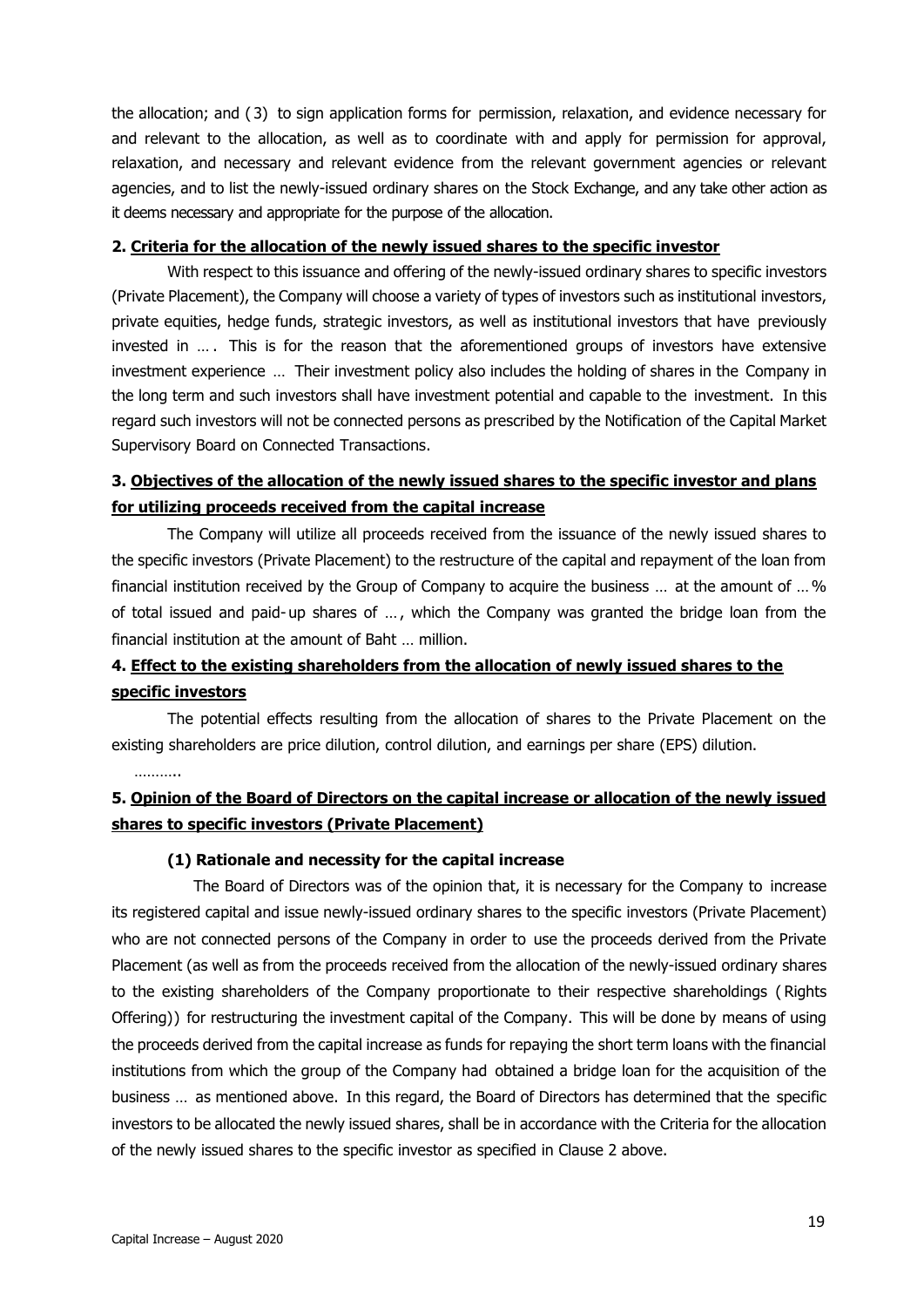#### **(2) Feasibility of the proceeds utilization plan**

The Company expects that the issuance and offering of the shares to specific investors (Private Placement) and the obtaining of proceeds from the offering of such newly-issued ordinary shares will occur within … (this will be around the same time as the allocation of the newly-issued ordinary shares to the existing shareholders proportionate to their respective shareholdings ( Rights Offering) . The Company will use all of the proceeds derived from the issuance and offering of the newly issued shares to the Private Placement for repaying the short term loan to the financial institution as soon as possible in order to reduce its interest obligations.

### **(3) Reasonableness of the capital increase, plan to utilize the proceeds derived from the offering for sale, and projects to be operated, including the sufficiency of the sources of funds**

The Board of Director was of the opinion that the issuance and offering of the newly issued ordinary shares to the specific investors ( Private Placement) and to the existing shareholders proportionate to their respective shareholdings are part of the capital restructuring plan in accordance with the capital restructuring plan of the Company for the repayment of loans secured from the financial institutions which the group of the Company used to acquire the business of ... When combining the transactions of the issuance of debentures, Bill of Exchange and/or lending from the financial institution which the Company will proceed with such transaction concurrently with the refinancing in the total amount of not exceeding Baht … million ( excluding the existing debentures and credit facilities granted to the Company Group that are the part not relevant to the loan which the Company used in the investment in the shares of …), therefore it will be sufficient for the capital restructuring of the Company.

### **(4) The potential impact which may occur to the business operation of the Company, as well as its financial positions, and operational results, due to the capital increase and the proceeds utilization plan or projects:**

The Board of Director was of the opinion that the proceeds derived from the capital increase will strengthen the financial position and capital structure of the Company and to reduce the interest obligations in the future after the completion of the capital increase.

### **(5) Expected effects to the Company in the case that the newly issued shares to the Private Placement are not fully subscribed**

The Board of Director has considered such effect, then resolved to approve the allocation of the remaining shares from the share subscription by the Private Placement to the existing shareholders.

### **( 6) Appropriateness of the offering price of the Private Placement, rationale on determination of offering price, rationale and necessity for the Private Placement:**

After due consideration, the Board of Directors was of the opinion that, the offering price of the Private Placement is appropriate and reliable, because such offering price shall be determined in accordance with the best market price, according to the market condition during the offering period, i.e. the price not lower than the weighted average of the shares trading on the Stock Exchange for 7 but not more than 15 consecutive trading days prior to such period (Market Price). In this regard, the Board of Directors may determine the discount on the offering price but shall not be more than 10 percent of such Market Price, or not lower than the price which is determined by the book building method surveyed by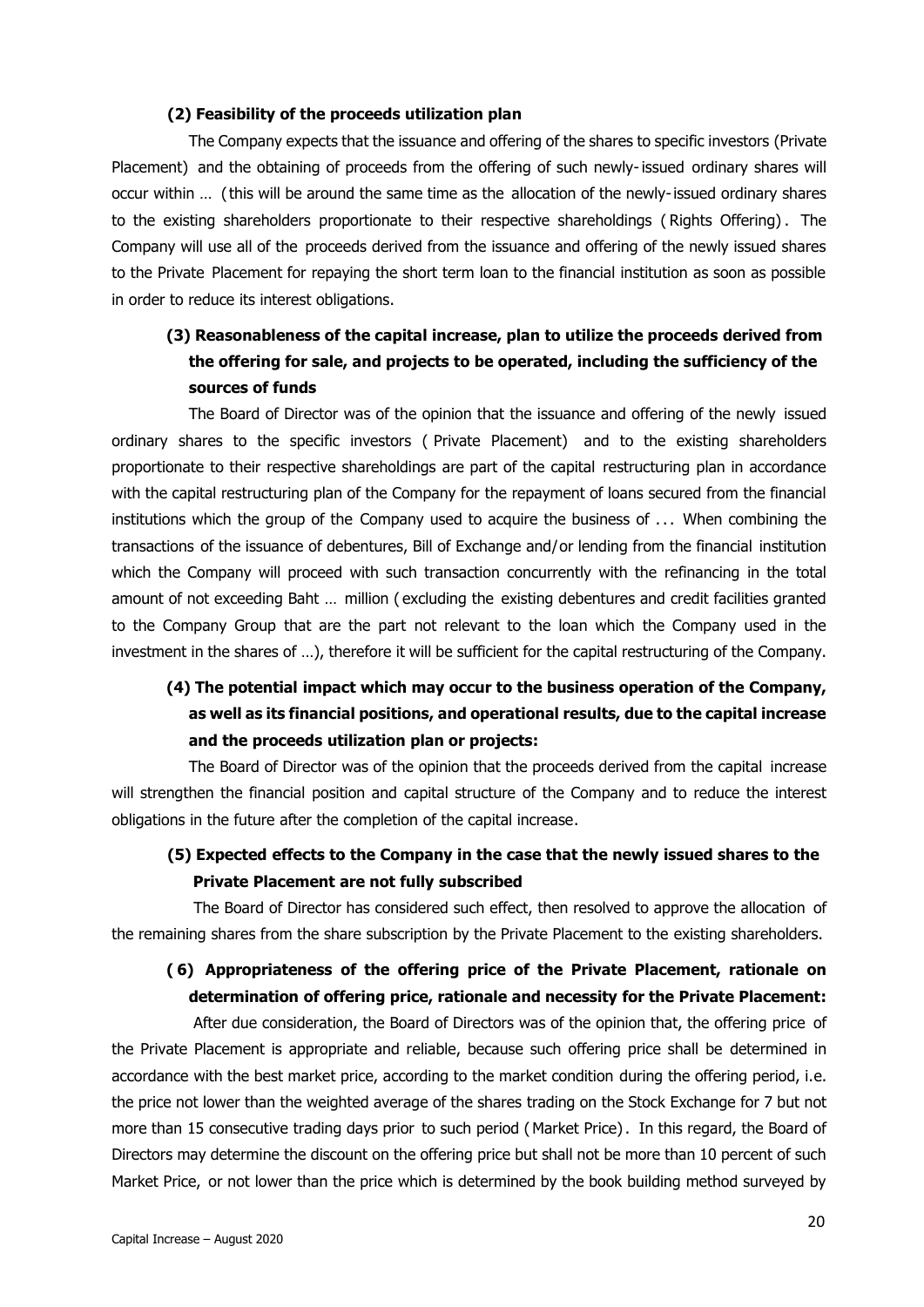the securities company subject to the Notification of the Capital Market Supervisory Board No. TorChor. 72/2558, Re: Approval for the Listed Companies to Issue the Newly-issued Shares to the Specific Investors; and such offering price is not lower than the price which is offered to the existing shareholders proportionate to their respective shareholdings (Rights Offering) on the first offering. In this regard, the Board of Directors hereby certifies that, it shall consider and verify information and the potential of the investors by taking into account the best interests of the Company and its shareholders.

#### **6. Certification of the Board of Directors regarding the capital increase**

According to the Section 85 of the Public Company Limited Act B. E. 2535 ( including any amendment thereto), in the case that the directors of the Company do not comply with the laws, the objectives, the articles of association of the Company, and the resolution of the meeting of shareholders in good faith and with care to preserve the interest of the Company on matters relating to the increase of registered capital, resulting that the performance of any act or non-performance of any act which fails to comply with the aforementioned duties and causes damages to the Company, the Company may claim compensation from the directors. In the case where the Company fails to make such claim, any one or more shareholders holding shares amounting to not less than 5% of the total number of issued shares of the Company may issue a written notice requesting the Company to make such a claim. If the Company fails to take action as directed by the said shareholders, such shareholders may bring a suit to the court to claim compensation on behalf of the Company. In addition, according to Section 89/18 of the Securities and Exchange Act B. E. 2535 (including any amendment thereto), in the case where the director acts or omits to act in such a way that not comply with the laws, the objectives, the articles of association and the resolution of the meeting of shareholders with due care and loyalty to preserve the interest of the Company on the matters relating to the increase of registered capital, resulting that the director, the executive or the related person to obtain undue benefits, the Company may bring an action against the director for disgorgement of such benefits to the Company. In this regard, a shareholder or shareholders who hold shares and have the right to vote amounting to not less than 5% of the total number of voting rights of the Company may issue a written notice requesting the Company to bring the aforementioned action and the Company fails to proceed as requested within one month from the date of the notice, such shareholder or shareholders may bring an action for disgorgement of benefits on behalf of the Company. Sincerely yours,

………………………..…………….(The company)

……………………………………….. ………………………………………

(Director) (Director)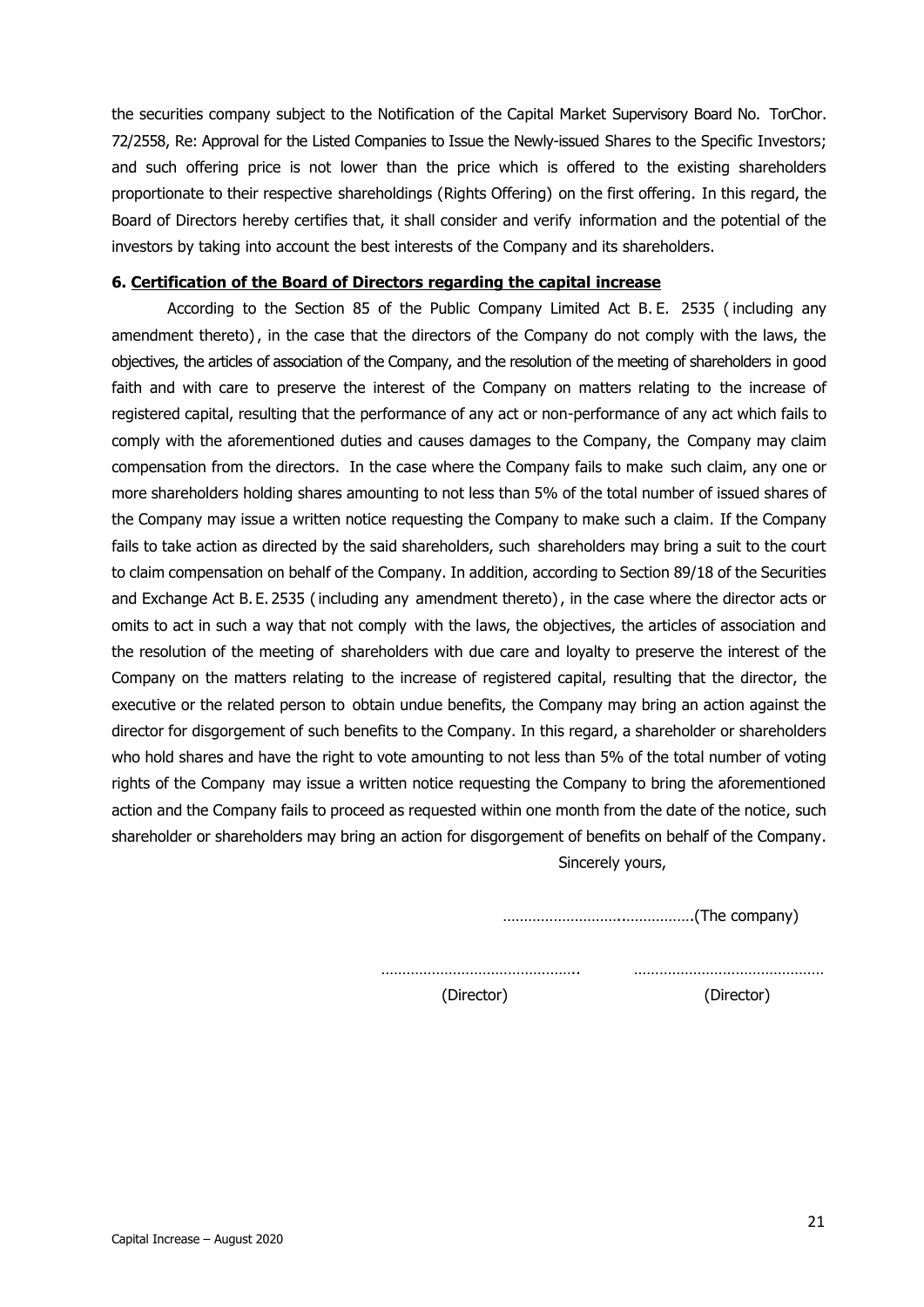#### **Examples: the calculation of 7-15 business days weighted average prices when offering to Private Placement**

#### **Example 1 Shares are not subjected to be locked up**

January 18, 2016

Subject: Notification on comparison of market price and offering price to Private Placement To The President

The Stock Exchange of Thailand

Refer to the letter of the Stock Exchange of Thailand No. … Dated … Re: Notification of the details of issuing and offering of the newly-issued ordinary shares to person under the Private Placement Scheme according to the resolution of the Extraordinary General Meeting of Shareholders No. … By rhe resolution of the Extraordinary General Meeting of Shareholder No. … of …. (the "company") held on … , which has approved the increase in the registered capital and allocation of ... newly-issued ordinary shares, at the par value of Baht … per share to offer for sale to …, at offering price of baht … per share which arrived from the negotiation between the company and ..., where the Company referred to the valuation of the price by Adjusted Book Value Approach and Discounted Cash Flow Approach prepared by the management of the Company. Moreover, the company also took into consideration the weighted average market price during 30 business day prior to resolution to approve such transaction from the Board of Directors' meeting which equal to … per share.

Furthermore, in order to be consistent with the Notification of the Stock Exchange of Thailand Re: Rules, Condition and Procedures Governing the Listing of Ordinary or Preference Shares Issued for Capital Increase, 2015, the Company would like to announce the weighted average market price of the Company's shares on the Stock Exchange of Thailand ("the SET") over 7-15 consecutive trading days prior the first day of payment.

… has already paid-up the Company's newly issued shares on … So the Company will determine the period for calculated market price between … to … in order consider the Silent Period in case of the offering of securities to person under private placement scheme at the offering piece of lower than 90% of the market price. Calculate details are as follows:

| No.                                                   | Date                                                                     | Quantity of purchase and sales | Value of purchase and | Average Price |  |
|-------------------------------------------------------|--------------------------------------------------------------------------|--------------------------------|-----------------------|---------------|--|
|                                                       |                                                                          | (Shares)                       | sale (Baht)           | (Baht)        |  |
| 1                                                     | December 22, 2015                                                        | $\cdots$                       |                       | $\cdots$      |  |
| 2                                                     | December 23, 2015                                                        | $\cdots$                       | $\cdots$              | $\cdots$      |  |
| 3                                                     | December 24, 2015                                                        | $\cdots$                       | $\cdots$              | $\cdots$      |  |
| 4                                                     | December 25, 2015                                                        | $\cdots$                       | $\cdots$              | $\cdots$      |  |
| 5                                                     | December 26, 2015                                                        | $\cdots$                       | $\cdots$              | $\cdots$      |  |
| 6                                                     | December 27, 2015                                                        | $\cdots$                       |                       | $\cdots$      |  |
| 7                                                     | December 28, 2015                                                        | $\cdots$                       | $\cdots$              | $\cdots$      |  |
| 8                                                     | December 29, 2015                                                        | $\cdots$                       | $\cdots$              | $\cdots$      |  |
| 9                                                     | December 30, 2015                                                        | $\cdots$                       | $\cdots$              | $\cdots$      |  |
| 10                                                    | December 31, 2015                                                        | $\cdots$                       | $\cdots$              | $\cdots$      |  |
| 11                                                    | 12, 2017<br>January                                                      | $\cdots$                       | $\cdots$              | $\cdots$      |  |
| 12                                                    | 13, 2017<br>January                                                      | $\cdots$                       | $\cdots$              | $\cdots$      |  |
| 13                                                    | 14, 2017<br>January                                                      | $\cdots$                       | $\cdots$              | $\cdots$      |  |
| 14                                                    | 15, 2017<br>January                                                      | $\cdots$                       | $\cdots$              | $\cdots$      |  |
| 15                                                    | 16, 2017<br>January                                                      | $\cdots$                       | .                     | $\cdots$      |  |
| The weighted average market price for 15 trading days |                                                                          |                                |                       | $\cdots$      |  |
|                                                       | 90% of the weighted average market price for 15 trading days<br>$\cdots$ |                                |                       |               |  |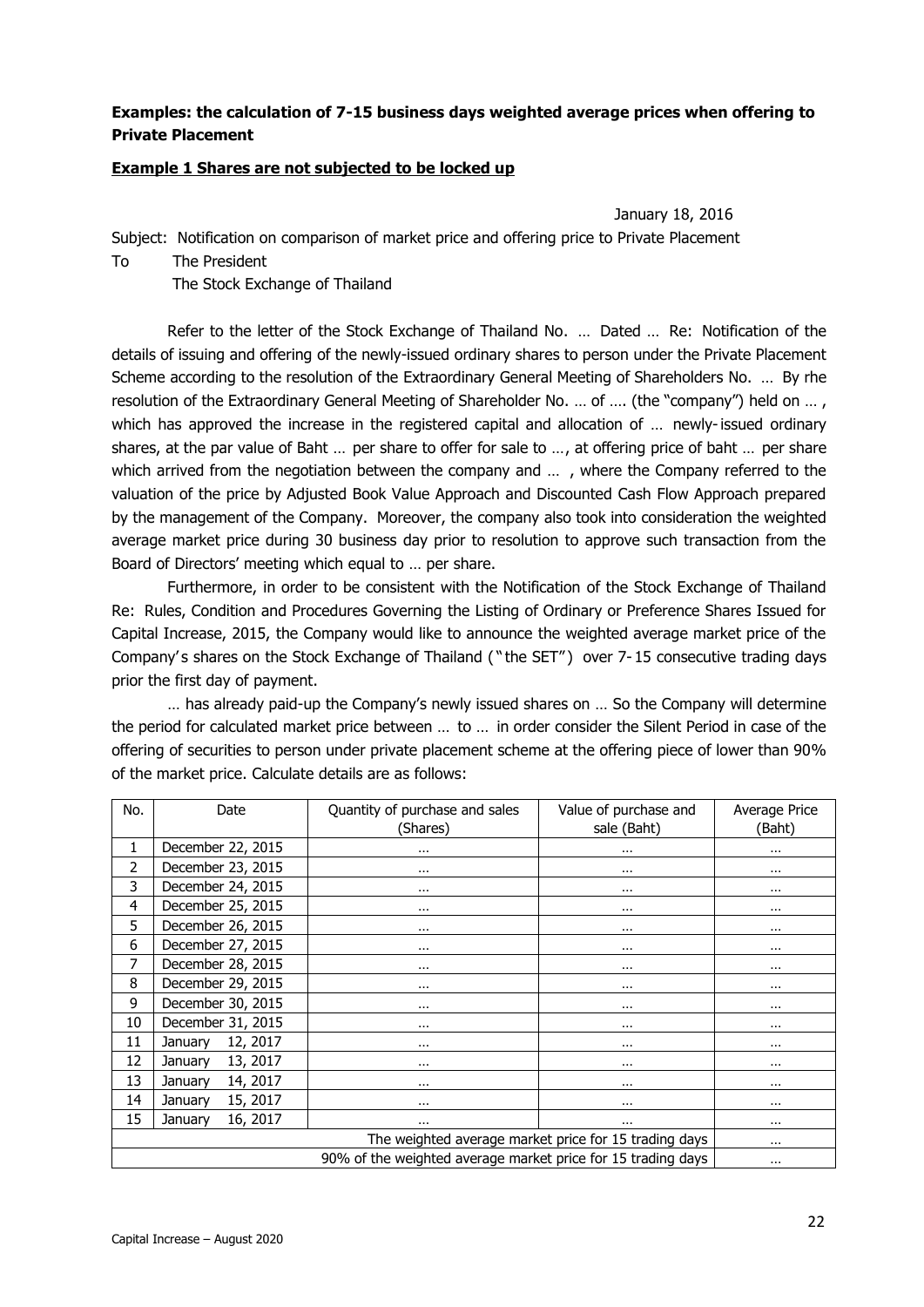Since the offering price is Baht ... per share is higher than 90% of the weighted average of the Company's share price, thus the transaction is not offering price of lower the market price and there is no silent period.

Please be informed accordingly

Sincerely yours,

…………………………………………….

(Authorized Person the Disclose Information)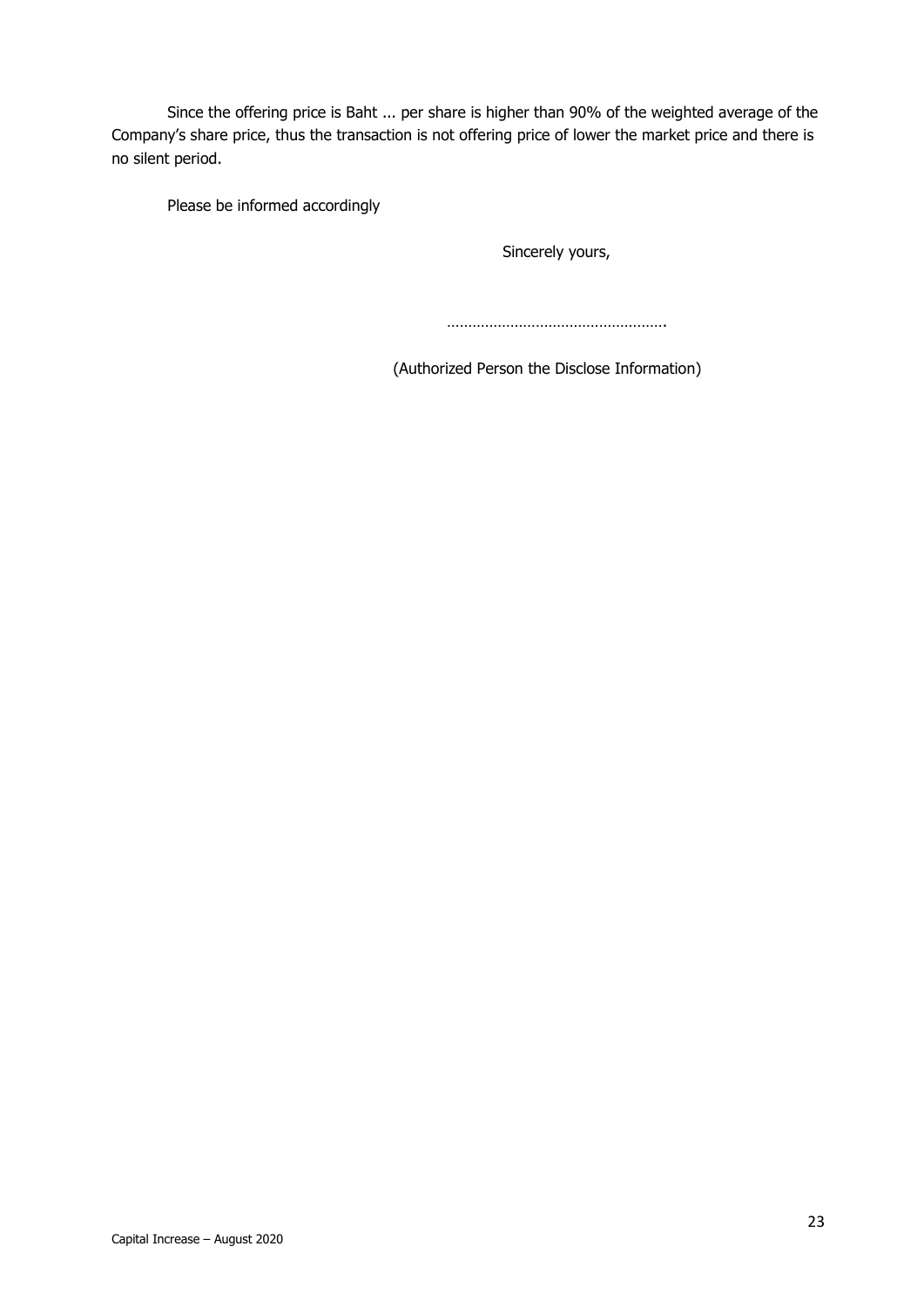#### **Example 2 Shares are subjected to be locked up according to silent period rules**

June 2, 2016

Subject: Notification on the results of the calculation of the average market price over 15 consecutive trading days

#### To: President

The Stock Exchange of Thailand

… (the "Company") would like to inform about the allotment of newly issued ordinary shares via private placement in the amount of … shares at the par value of … Baht per share to Mr. ... The purpose of the offering of newly issued ordinary shares via private placement was to complete the payment for the transaction of assets which refers to .... The offering price of newly issued ordinary shares was … Baht per share, which was not lower than 90 percent of the Market Price (The weighted average price is during the date of … - …). This price was acceptable by the Buyer, or the Company, and the Seller, Mr. …, who was …. The offering price was as pursuant to the Notification of the Capital Market Advisory no. Tor. Jor. 72/2558 (2015) Re: Private Placement Offering Category 2 concerning offering to shareholders with specified offering price. The "Market Price" derived from 9- consecutive- business- day weighted average closing price of … prior to the date on which the Company's Board of Directors passed a resolution to propose the issue to the 2016 Annual General Meeting of Shareholders for approval of the issuance of new shares via private placement at the price of … Baht per share, calculated between February 19, 2016 and March 3, 2016. In this regards, the authorized director has appointed the date for the offering, the subscription and the payment of the newly issued ordinary shares on June 3, 2016.

Furthermore, in order to be consistent with the Notification of the Stock Exchange of Thailand Re: Rules, Conditions and Procedures Governing the Listing of Ordinary or Preference Shares Issued for Capital Increase, 2015, the Company must inform market price over 7 to 15 consecutive trading days prior the first day of payment. The Company calculated market price during the period from May 12, 2016 to June 2, 2016 (The weighted average price of the Company's shares on the Stock Exchange of Thailand over 7 to 15 consecutive trading days prior the first day of payment). Details are as follows:

| <b>Day</b> | <b>Date</b>                                                                            | <b>Value</b><br><b>Volume</b> |          | <b>Average Price</b> |  |
|------------|----------------------------------------------------------------------------------------|-------------------------------|----------|----------------------|--|
|            |                                                                                        | (Shares)                      | (Baht)   | (Baht per share)     |  |
| 1          | May 12, 2016                                                                           | $\cdots$                      | $\cdots$ | $\cdots$             |  |
| 2          | May 13, 2016                                                                           | $\cdots$                      | $\cdots$ | $\cdots$             |  |
| 3          | May 16, 2016                                                                           | $\cdots$                      | $\cdots$ | $\cdots$             |  |
| 4          | May 17, 2016                                                                           | $\cdots$                      | $\cdots$ | $\cdots$             |  |
| 5          | May 18, 2016                                                                           | $\cdots$                      | $\cdots$ | $\cdots$             |  |
| 6          | May 19, 2016                                                                           | $\cdots$                      | $\cdots$ | $\cdots$             |  |
| 7          | May 23, 2016                                                                           | $\cdots$                      | $\cdots$ | $\cdots$             |  |
| 8          | May 24, 2016                                                                           | $\cdots$                      | $\cdots$ | $\cdots$             |  |
| 9          | May 25, 2016                                                                           | $\cdots$                      | $\cdots$ | $\cdots$             |  |
| 10         | May 26, 2016                                                                           | $\cdots$                      | $\cdots$ |                      |  |
| 11         | May 27, 2016                                                                           | $\cdots$                      | $\cdots$ | $\cdots$             |  |
| 12         | May 30, 2016                                                                           | $\cdots$                      | $\cdots$ |                      |  |
| 13         | May 31, 2016                                                                           | $\cdots$                      | $\cdots$ | $\cdots$             |  |
| 14         | June 1, 2016                                                                           | $\cdots$                      | $\cdots$ | $\cdots$             |  |
| 15         | June 2, 2016                                                                           | $\cdots$                      | $\cdots$ | $\cdots$             |  |
|            | The weighted average market price for 15 trading days (Baht/ Share)                    |                               |          |                      |  |
|            | 90% of the weighted average market price for 15 trading days (Baht/ Share)<br>$\cdots$ |                               |          |                      |  |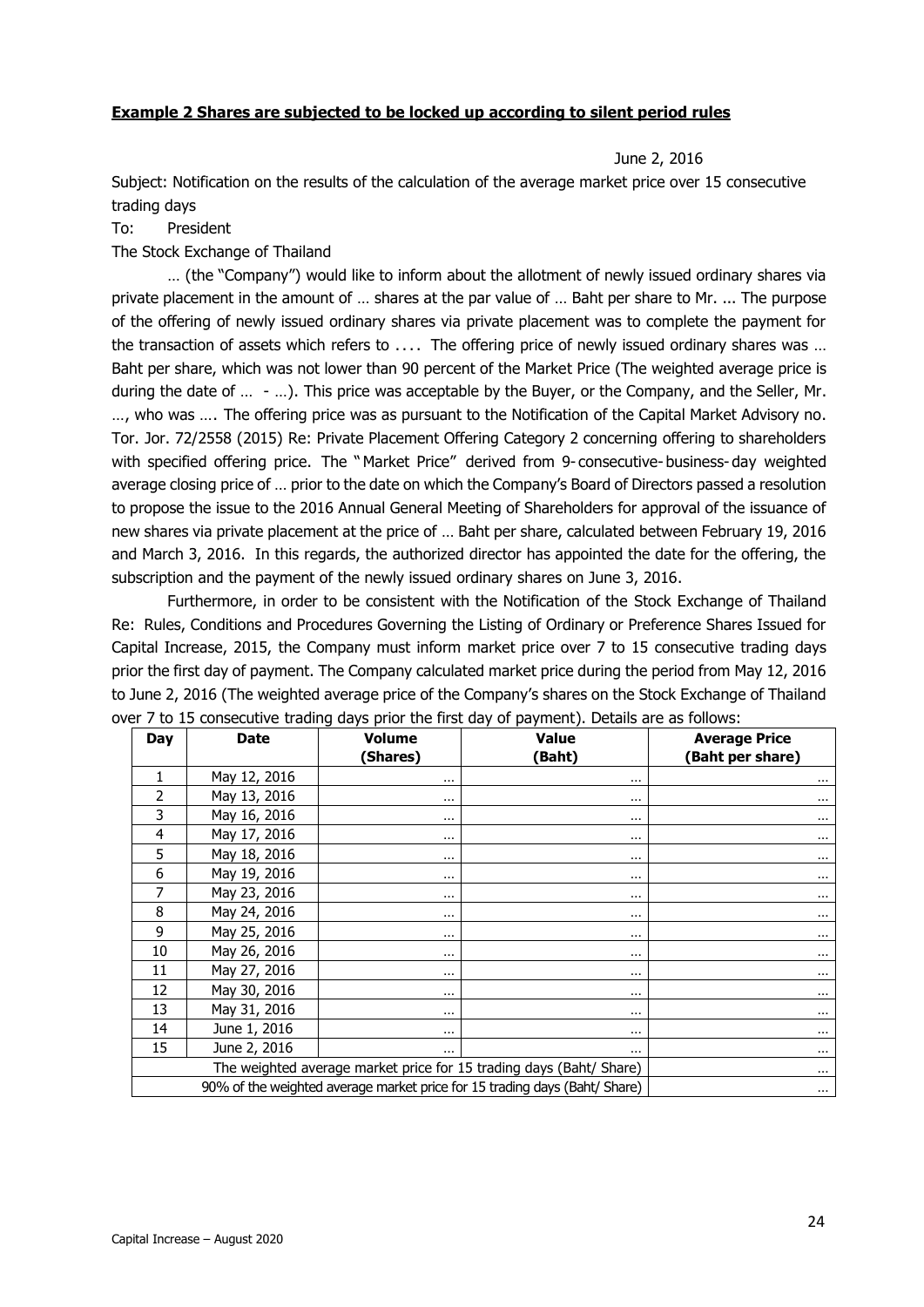Since the offering price of Baht …...per share was lower than 90 percent of the weighted average market price, the transaction was the offering price of lower than 90 percent of the market price according to the regulation of the Stock Exchange of Thailand. Thus, silent period is specified to one year. Nevertheless, the Company specified two years of silent period and sell was permitted by 50 percent of shares under sell prohibition after the first year from the day when shares for capital increase was traded on the Stock Exchange of Thailand. This condition is above regulatory requirement of the Stock Exchange of Thailand.

Please be informed accordingly. Yours sincerely,

Sincerely yours

……………………………………………………..

Chief Executive Officer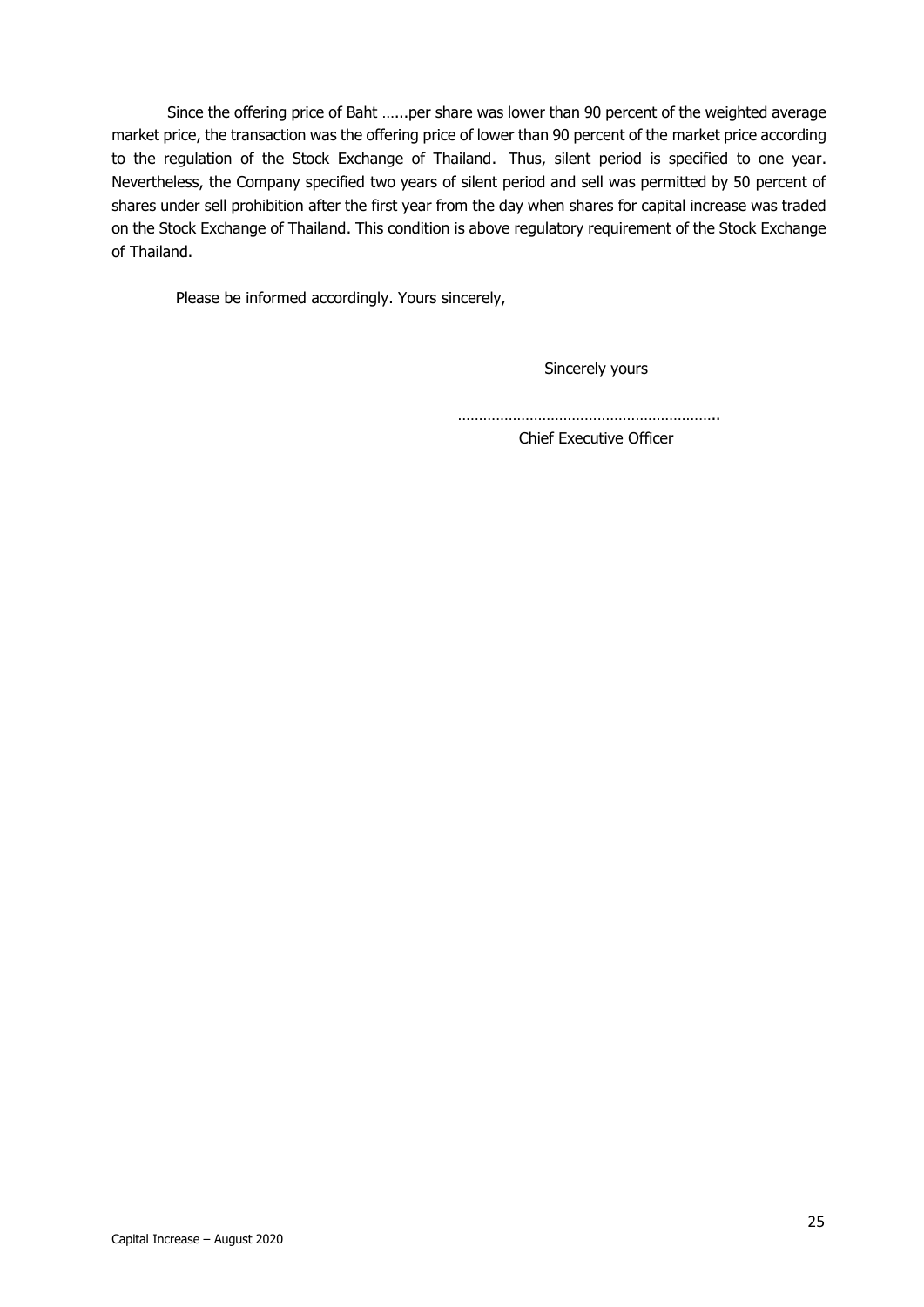### **Example of Report on the Result of Sale of Common Shares offered to Private Placement (F53-5) (WZ Plc.)**

Subject: Report on the Result of Sale of Common Shares (No. 5) ended on December 31, 2015

WZ Public Company Limited ("the Company") would like to report the utilization of increased capital from initial public offering (IPO) that the Company issued and allotted … new shares to existing shareholders at a price of Baht … per share. The amount of fund raised after deduction of related expenses was Baht 2,000 million ( after expenses). On June 30, 2014, the fund has been used by Baht 1,600 million, so the ending balance is Baht 400 million.

| Objectives          | <b>Utilization</b> | Proceeds Used | <b>Ending Bal</b> | Proceeds Used   | <b>Ending Bal</b> |
|---------------------|--------------------|---------------|-------------------|-----------------|-------------------|
|                     | Plan               | as of         | as of             | between         | as of             |
|                     | (Approx.)          | 30 Jun 2014   | 31/6/14           | 1/7/14-31/12/14 | 31/12/14          |
| For investment in   |                    | $\cdots$      | $\cdots$          | $\cdots$        | $\cdots$          |
| plants, power and   |                    |               |                   |                 |                   |
| equipment           |                    |               |                   |                 |                   |
| New office building |                    | $\cdots$      | $\cdots$          | $\cdots$        | $\cdots$          |
| construction and    |                    |               |                   |                 |                   |
| renovation project  |                    |               |                   |                 |                   |
| Investment in land  |                    | $\cdots$      | $\cdots$          | $\cdots$        | $\cdots$          |
| For working Capital | $\cdots$           | $\cdots$      | $\cdots$          | $\cdots$        | $\cdots$          |
| or adjust capital   |                    |               |                   |                 |                   |
| structure           |                    |               |                   |                 |                   |
| Total               | 2,000              | 1,600         | 400               | 100             | 300               |

The Company utilized the increased capital as follows: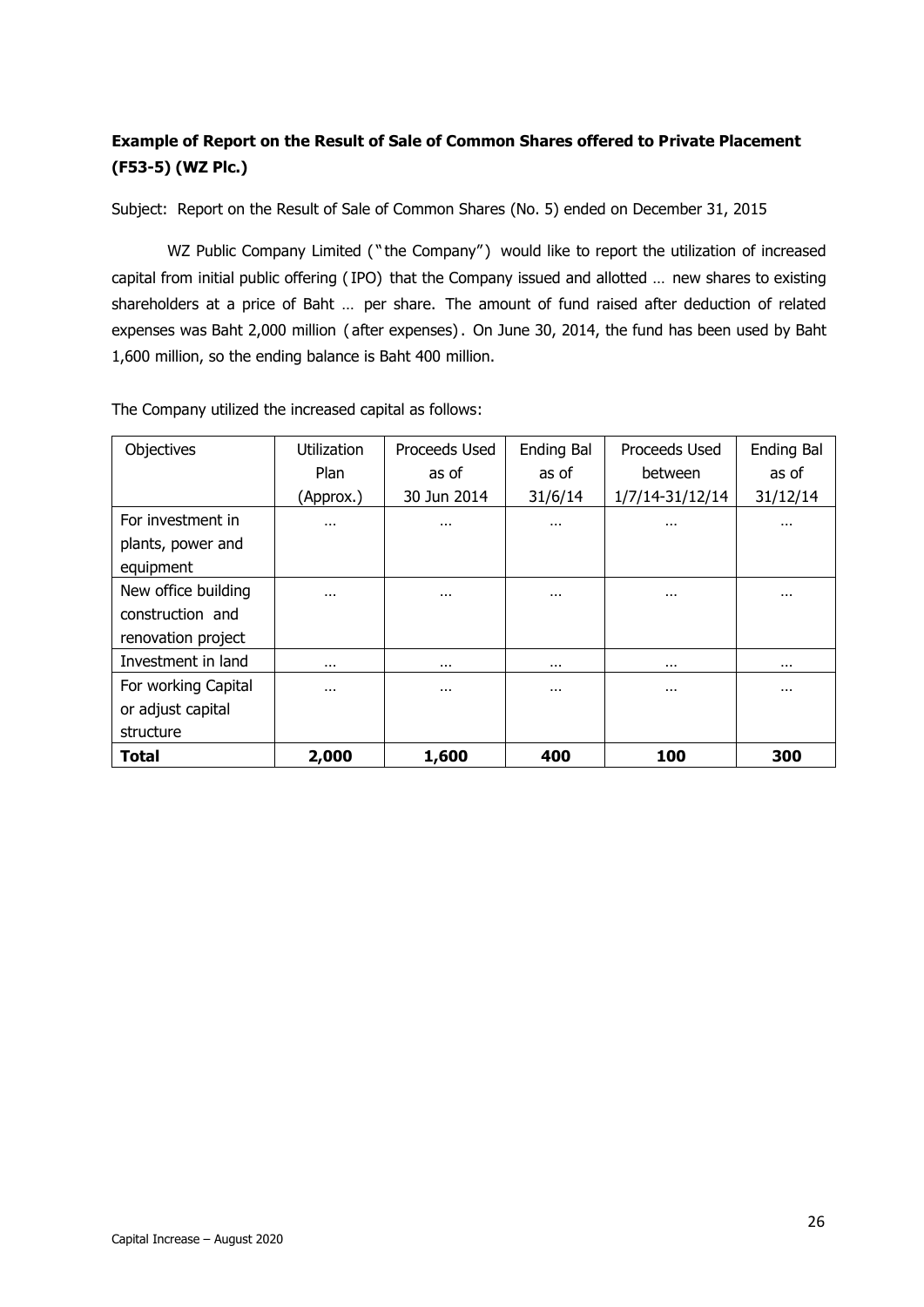### **Example of Report on the results of sale of common shares offered to private placement (F53-5)**

| Date/Time: | 05/02/2018 17:05:00                                    |
|------------|--------------------------------------------------------|
| Headline:  | Report on the results of sale of common shares (F53-5) |
| Symbol:    | $\cdots$                                               |

Details of additional shares allocation shown as follows:

| <b>Offered to</b>                                                                                                                                                                                                                             | <b>Number of</b><br>allotted shares<br>(shares) | <b>Subscription</b><br>price (baht per<br>share) | <b>Subscription</b><br>and payment<br>period | <b>Number of</b><br>subscribed<br>shares (shares) |
|-----------------------------------------------------------------------------------------------------------------------------------------------------------------------------------------------------------------------------------------------|-------------------------------------------------|--------------------------------------------------|----------------------------------------------|---------------------------------------------------|
| Private Placement allocation based on shareholders' resolution totally 183,000,000 shares. The<br>number of allotted and subscribed shares equal to 2,000,000 shares and remaining shares equal to<br>181,000,000 shares. Detail as following |                                                 |                                                  |                                              |                                                   |
| Mr.                                                                                                                                                                                                                                           | $\cdots$                                        | $\cdots$                                         | 3 Jun, 2016                                  | $\cdots$                                          |
| Summary                                                                                                                                                                                                                                       |                                                 |                                                  |                                              | $\cdots$                                          |
| Total amount (baht)                                                                                                                                                                                                                           |                                                 |                                                  |                                              |                                                   |
| Total expense (baht)                                                                                                                                                                                                                          |                                                 |                                                  |                                              |                                                   |
| Expense details                                                                                                                                                                                                                               |                                                 |                                                  |                                              |                                                   |
| Net amount received (baht)                                                                                                                                                                                                                    |                                                 |                                                  |                                              |                                                   |

| Remark                                      | Since the offering price of 2.03 Baht per share was lower than 90 percent of the             |                                             |  |
|---------------------------------------------|----------------------------------------------------------------------------------------------|---------------------------------------------|--|
|                                             | weighted average market price, the transaction was the offering price of lower than 90       |                                             |  |
|                                             | percent of the market price according to the regulation of the Stock Exchange of Thailand.   |                                             |  |
|                                             | Thus, silent period is specified to one year. Nevertheless, the Company specified two years  |                                             |  |
|                                             | of silent period and sell was permitted by 50 percent of shares under sell prohibition after |                                             |  |
|                                             | the first year from the day when shares for capital increase was traded on the Stock         |                                             |  |
|                                             | Exchange of Thailand. This condition is above regulatory requirement of the Stock            |                                             |  |
|                                             | Exchange of Thailand.                                                                        |                                             |  |
| Signature _____________________             |                                                                                              |                                             |  |
| (MR. )                                      |                                                                                              |                                             |  |
| <b>Director</b>                             |                                                                                              | <b>Director</b>                             |  |
| Authorized to sign on behalf of the company |                                                                                              | Authorized to sign on behalf of the company |  |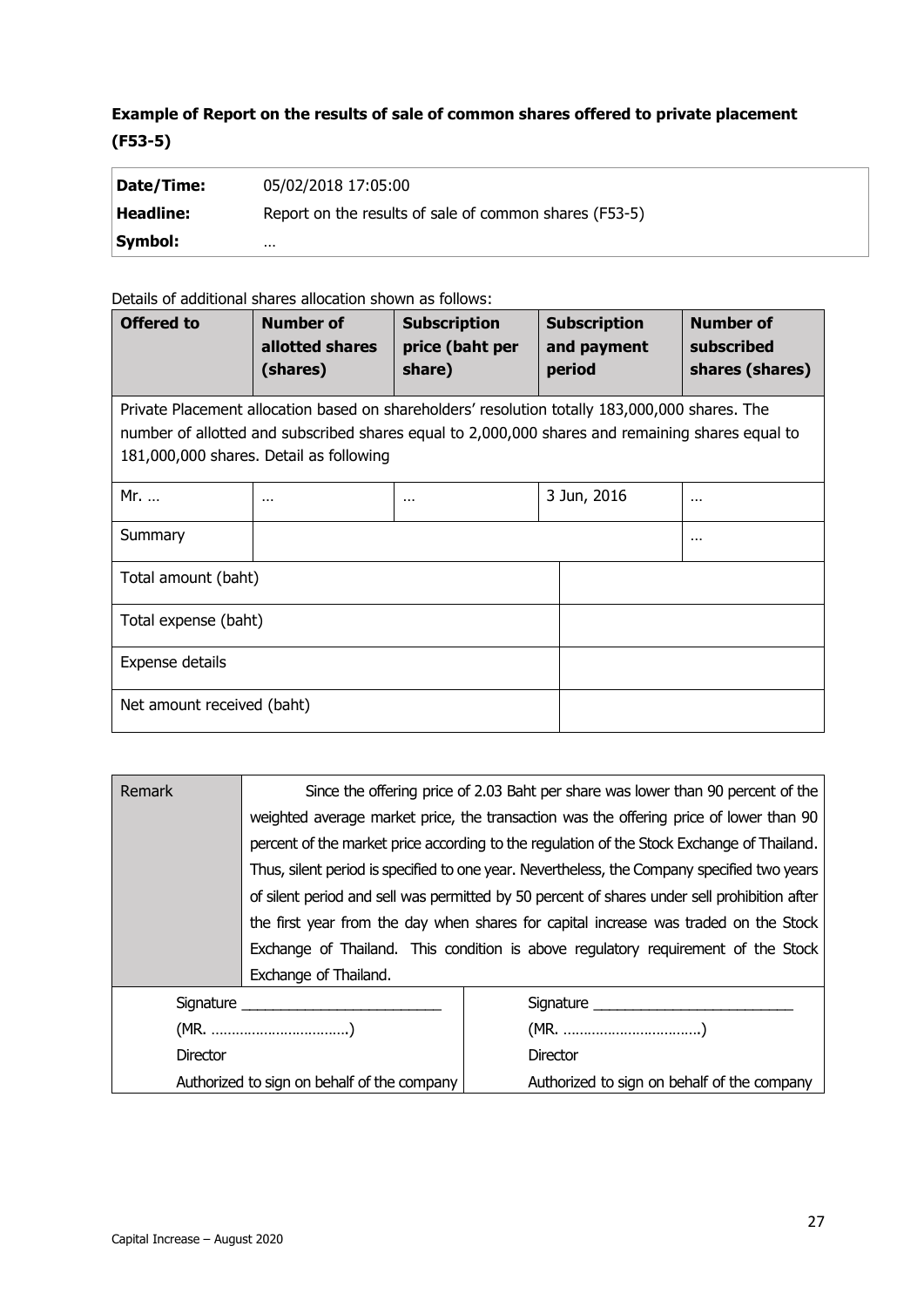#### **Related Regulations**

#### **SET's regulations**

- 1. Regulations of the Stock Exchange of Thailand Re: Rules, Conditions and Procedures Governing the Disclosure of Information and Other Acts of a Listed Company B.E. 2560 (2017)
- 2. Notification of the Stock Exchange of Thailand Re : Rules, Conditions and Procedures Governing the Disclosure of Information in respect of Capital Increase of Listed Companies B.E. 2563 (2020)
- 3. Notification of the Stock Exchange of Thailand Re : Rules, Conditions and Procedures Governing the Listing of Ordinary or Preferred Shares Issued for Capital Increase B.E. 2558 (2015)
- 4. SET Circular
	- Bor.Jor.(Wor) 17/2015 Re: The stipulation on prohibiting the sales of shares in specified period (Silent Period) for shares or convertible securities offered through private placement
	- Bor.Jor.(Wor) 58/2015 Re: Requesting attention and compliance on disclosure guidelines in case listed companies increase capital or allocate capital increase shares to specific persons (private placement: PP)
	- Bor.Jor (Wor) 3 /2020 RE : The regulations adjustment of listed companies

#### Other organization's regulations

- 1. Notification of Capital Market Supervisory Board Tor Jor. 72/2558
- 2. Notification of Capital Market Supervisory Board Tor Jor. 73/2558
- 3. Notification of the Office of the Securities and Exchange Commission SorChor. 39/2551
- 4. Notification of the Securities and Exchange Commission KorJor. 17/2551